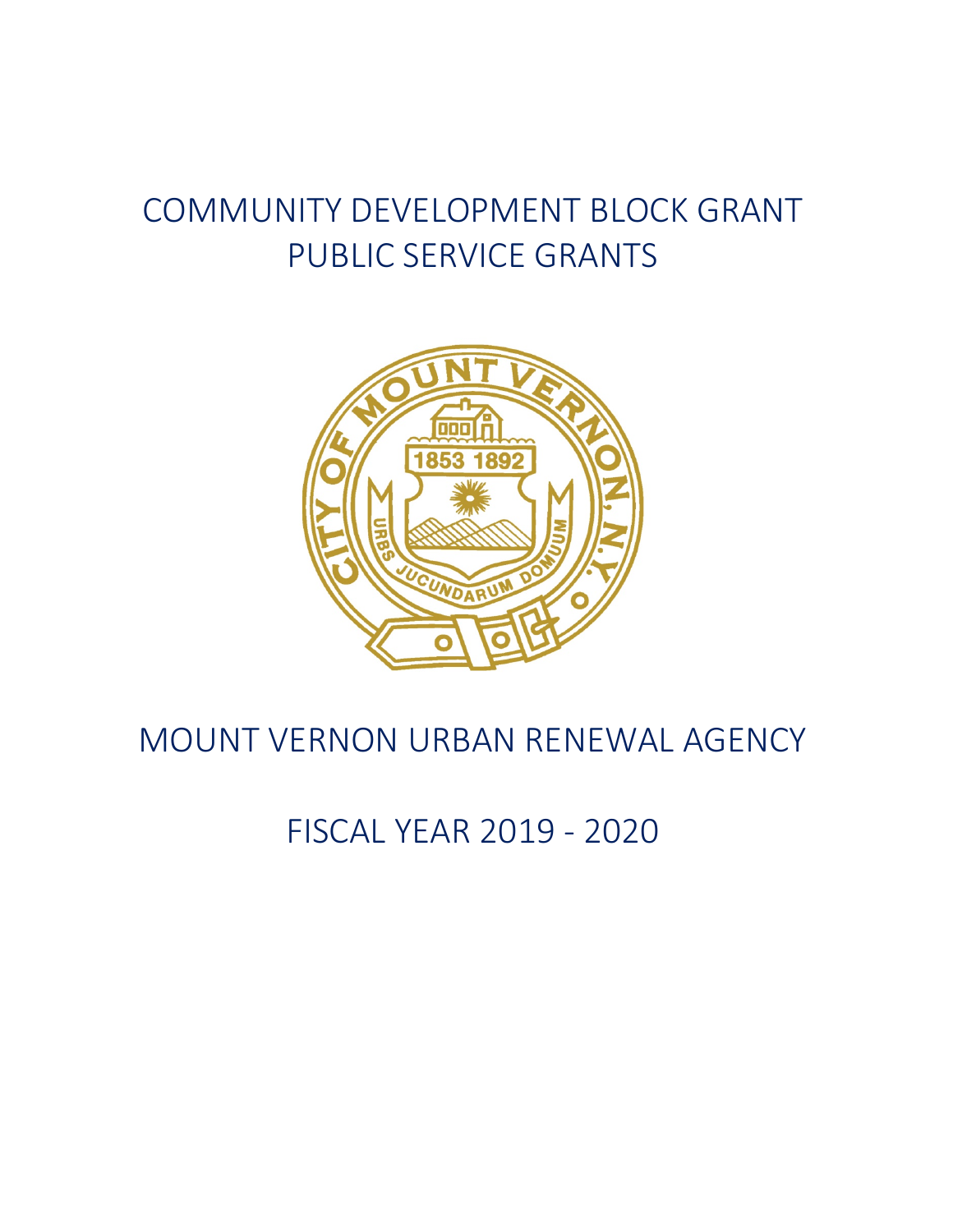#### **APPLICATION DEADLINE:**

#### **Friday, June 7, 2019 at 4:00pm**

#### APPLICATIONS MUST BE RETURNED TO:

Sylvia Bolivar Deputy Commissioner Department of Planning & Community Development 1 Roosevelt Square Mount Vernon, NY 10550

Late, incomplete, or faxed proposals will not be accepted. All proposals received after the closing date noted above will be returned to the applicant without review.

#### **APPLICATION WORKSHOPS:**

Application workshops to discuss the 2019 Community Development Block Grant Application will be held on:

| May 15, 2019 | 5:00pm, Memorial Room, Mount Vernon City Hall  |
|--------------|------------------------------------------------|
| May 17, 2019 | 10:00am, Memorial Room, Mount Vernon City Hall |

These workshops will cover important information on the types of eligible projects along with the rules and regulations governing the program. **Attendance at one of these sessions is mandatory for all applicants.** 

Any questions or requests for additional information should be directed to Deputy Commissioner Sylvia Bolivar via phone at: 914-665-2493 or via email at: **Sbolivar@cmvny.com**

Prior to submitting the application, check to review the proposal for completion of forms and other items on the checklist. Incomplete applications will be grounds for rejection. All proposals will become part of the City of Mount Vernon's official files.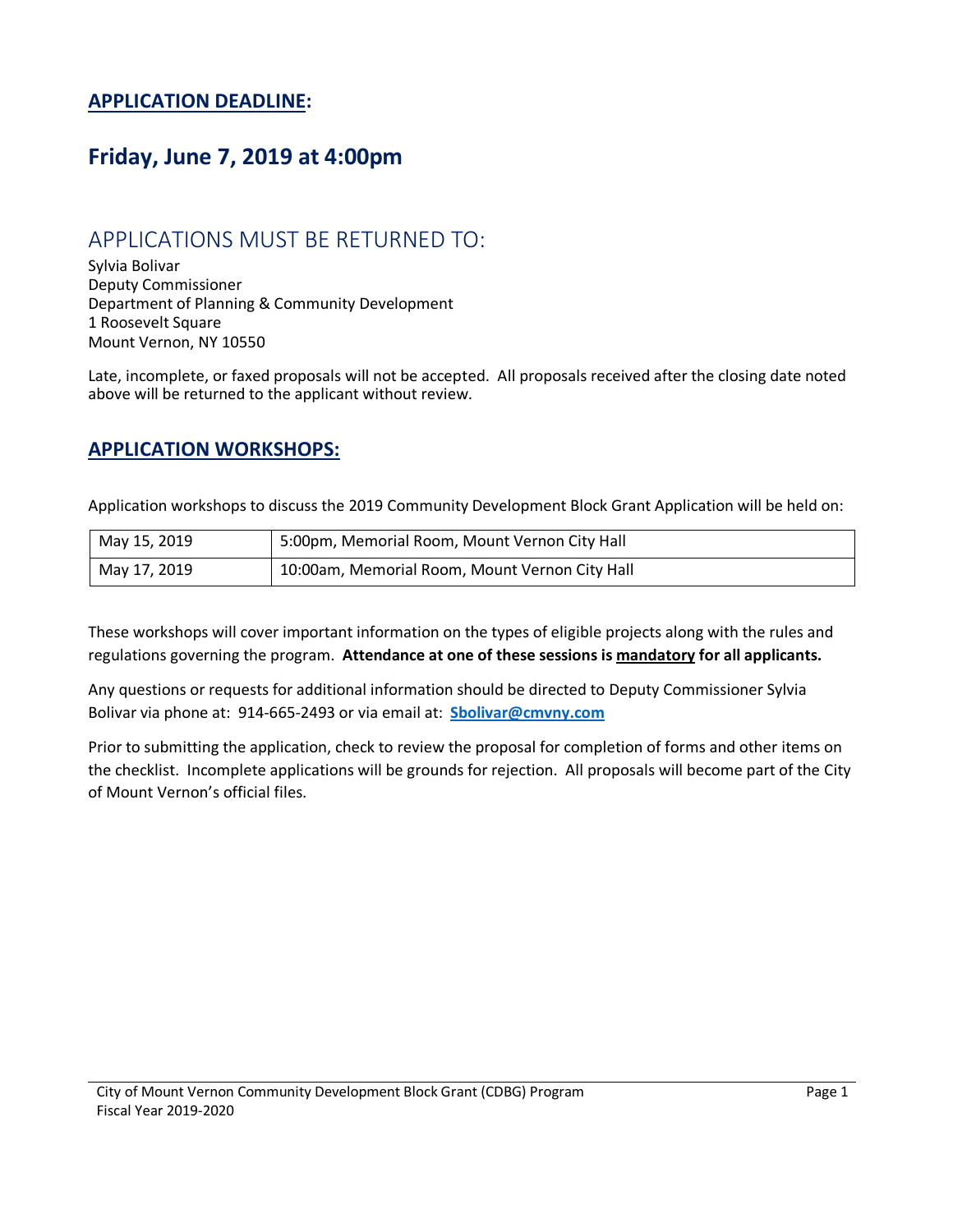#### Community Development Block Grant (CDBG) Public Service Grants

The City of Mount Vernon, is seeking applications from qualified non-profit organizations interested in providing services that address one or more of the public service needs targeted in the city's CDBG program.

The City of Mount Vernon's CDBG allocation for FY 2019 is \$1,661,732. The City's HOME allocation for FY 2019 is \$440,662. A maximum of 26.6% (\$442,020.71) of the total CDBG allocation will be made available for public service programs and projects to be administered by the City or by sub-recipients. (Note: This amount exceeds the 15% public service cap. Mount Vernon is one of three entitlement communities that can exceed the 15% public service cap per HUD).

Each project grant request should be submitted as its own application. The City will consider all applications, however, the applicant should carefully review this package and note changes in the selection process that are contemplated due to the increasing administrative burden of such grant funding.

CDBG funds are not intended to sustain a program for an indefinite period of time.

Please keep this in mind as you develop your narrative and budget for FY 2019.

Note: For FY 2019, changes have been made to the public service application to ensure maximum benefit to low-and-moderate income persons from the grant award.

#### Pre-Application Workshops

Applicants are required to participate in one of three (3) Pre-Application workshops:

- Session I: Wednesday, May 15, 2019, 5:00pm, Memorial Room, Mount Vernon City Hall
- Session II: Friday, May 17, 2019, 10:00am, Memorial Room, Mount Vernon City Hall

#### **Public Hearing Presentation**

It is **mandatory** that applicants participate in the Public Hearing on Monday, June 17, 2019 at 5:00pm. Applicants must present a summary of their application and, if previously funded, a summary of past performance. Applicants will have a limit of three minutes for presentations. Applicants that have received CDBG funding in the past must also report on past performance within the same time limit.

#### CDBG National Objectives

The primary objective of the CDBG program is the "development of viable urban communities by providing decent housing and sustainable living environments and expanding economic opportunities particularly for low-and-moderate-income individuals."

Applications for CDBG funding must meet one of the following HUD national objectives. A proposal that fails to meet one of these objectives is ineligible.

- 1. Directly benefit low-and moderate-income persons
- 2. Aid in the prevention or elimination of slum or blight
- 3. Meet an urgent need

Note: All information used to verify the program's national objective criteria must be documented, verifiable, and maintained in the subrecipients' records on-site.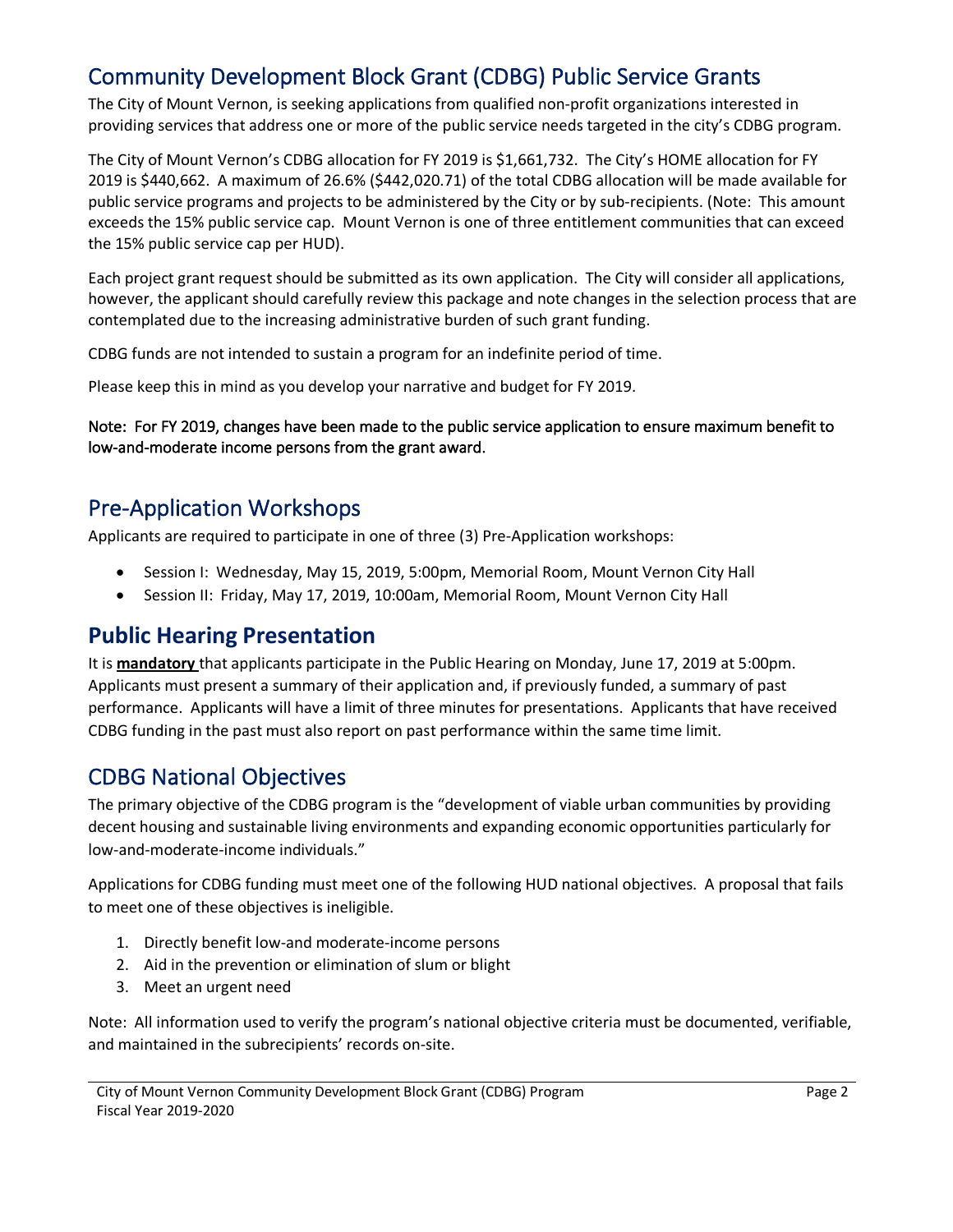#### **Benefit Low-and Moderate-Income Persons**

At least 70 percent of CDBG funds must benefit low-and moderate-income residents. To meet the national objective of benefitting low-and moderate-income persons each project must fall into one of the two categories outlined below:

#### I. Limited Clientele

Limited clientele activities benefit a limited group of people, at least 51 percent of those persons served must be low-and moderate-income persons. These activities must meet one of the following criteria:

- Benefit a clientele generally presumed by HUD to be principally low-and moderate-income (LMI): abused children, elderly persons, battered spouses, homeless persons, severely disabled persons, illiterate adults, persons living with AIDS, and migrant farm workers;
- Require information and documentation on family size and income documenting that at least 51 percent of clients are income eligible;
- Maintain eligibility requirements which limit the activity exclusively to income eligible persons.

#### II. Low Moderate Area Benefit (LMA)

In order to qualify as a LMA benefit a project must meet each of the following criteria:

- Be available to all residents of a particular area with delineated boundaries (service areas).
- At least 51 percent of the area residents are low-and moderate-income (Please refer to CDBG Map available at: www.cmvny.com/cdbg
- The service area is primarily residential

#### **Compliance**

An agency must maintain the following records for compliance (minimum requirements for both low moderate clientele and low moderate area:

- 1) Total number served;
- 2) Documentation that at least 51 percent of the program participants are low-to moderate-income unless those served are presumed eligible;
- 3) Intake forms showing household size, annual income, race and ethnicity of clients.

#### **Consolidated Plan**

In order to receive funding under certain HUD programs, the City of Mount Vernon has adopted a Consolidated Plan that has been approved by HUD. The purpose of the Plan is to provide for housing and related needs in a manner that improves the availability and affordability of decent, safe, and sanitary housing in a suitable living environment including housing for persons needing supportive services. The priority needs and strategies identified in the Consolidated Plan will be a factor in the review of proposals. The Consolidated Plan is available at: www.cmvny.com/cdbg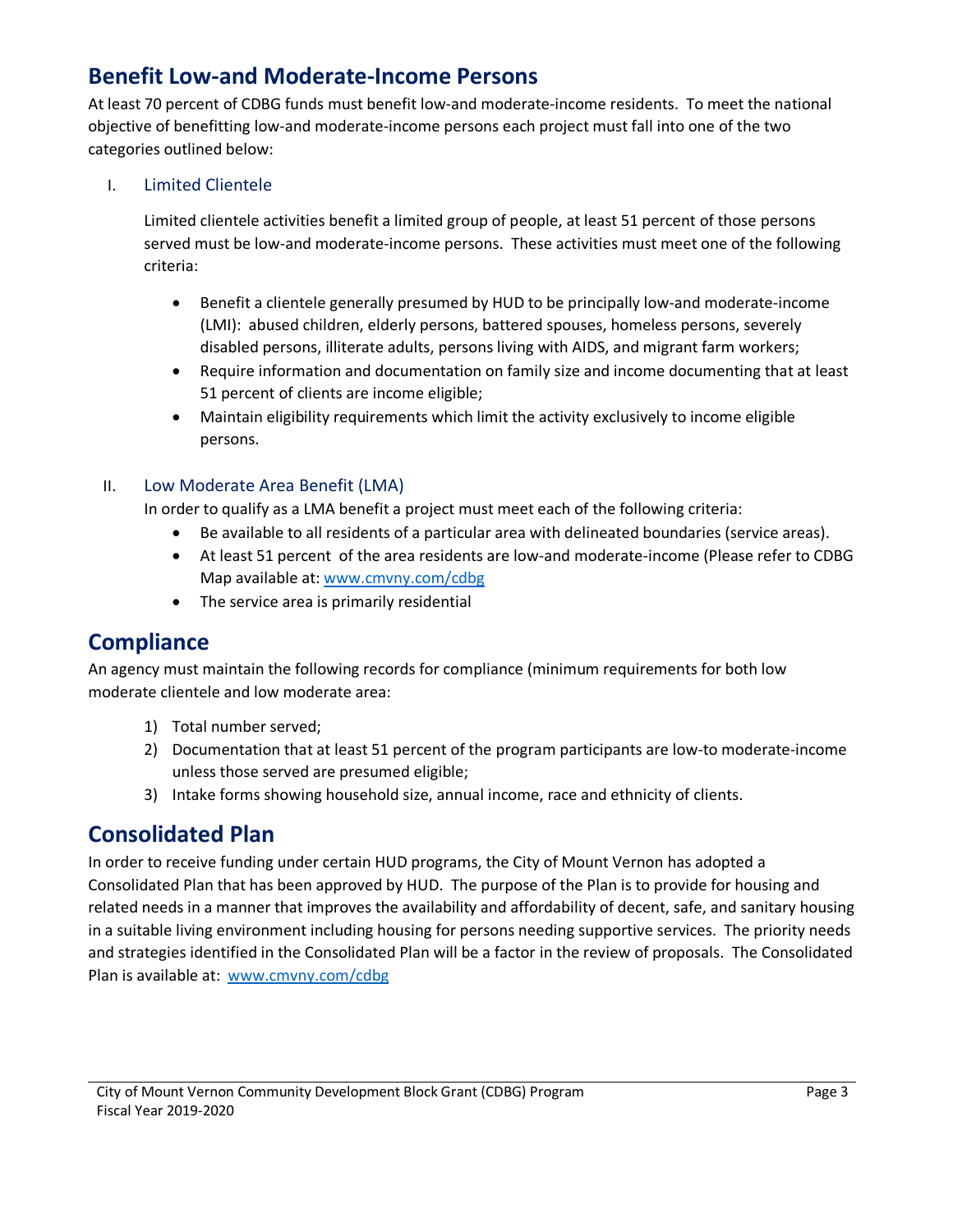#### Eligible Public Services

Public services are social service activities in the community that benefit low-to moderate-income citizens as per the CDBG regulations at 24 CFR Part 570.201 (e) *Public Services*.

Targeted public service activities include, but are not limited to:

- 
- Drug abuse counseling and treatment Education programs
- Fair housing activities Health care
- **Iob training/job creation Literacy Programs**
- 
- 
- Services for senior citizens Transportation/Transit
- Youth Services
- After school/Child care  **Code Enforcement Services** Code Enforcement Services
	-
	-
	-
	- Public safety services Qualified Veteran Services
- Recreation programs **•** Services for homeless persons
	-

The completed application must address one or more of the targeted public service needs listed above and must serve primarily low-to-moderate income persons in the City of Mount Vernon.

#### Documentation of Client Eligibility

In accordance with CDBG Regulation 24 CFR 570.506, organizations must acquire information to determine client eligibility, as well as for general reporting purposes.

#### Reporting

Agreements will include quarterly reporting requirements, as well as a cancellation clause. The cancellation clause will allow the City to cancel the contract should the City determine the sub-recipient does not have the capacity to meet the implementation timeline or is not demonstrating compliance with contractual obligations in a timely manner.

#### Contractual Requirements

Each grantee selected to receive funds is required to sign a contract with the City**. No costs incurred prior to the execution of an agreement with the City are reimbursable.** Under CDBG laws and regulations, certain requirements must be met in order to negotiate an agreement. These requirements include the following:

- 1. Applicants must demonstrate that they are a nonprofit organization or a governmental agency.
- 2. After an application is approved for funding, a contract will be prepared and sent by the City to the person identified by the applicant as the authorized official for signature. The contract will specify the amount of the award, the period for which the project is approved, the contract term, and administrative provisions. Special conditions attached to the award will also be specified in the agreement. Grantees will be required to submit and file quarterly reports on expenditures, performance progress and objectives.
- 3. Each agency receiving CDBG funding from the City is required to certify that it will conduct its business in compliance with the non-discrimination requirements of the City, State and Federal governments, as applicable.
- 4. In the event of non-compliance, the agreement may be terminated or suspended in whole or in part.
- 5. All recipients will be required to comply with the federal government's audit requirements as described in OMB Circular A-133 (for HUD's programs, these requirements are codified at 24 CFR Part 84.)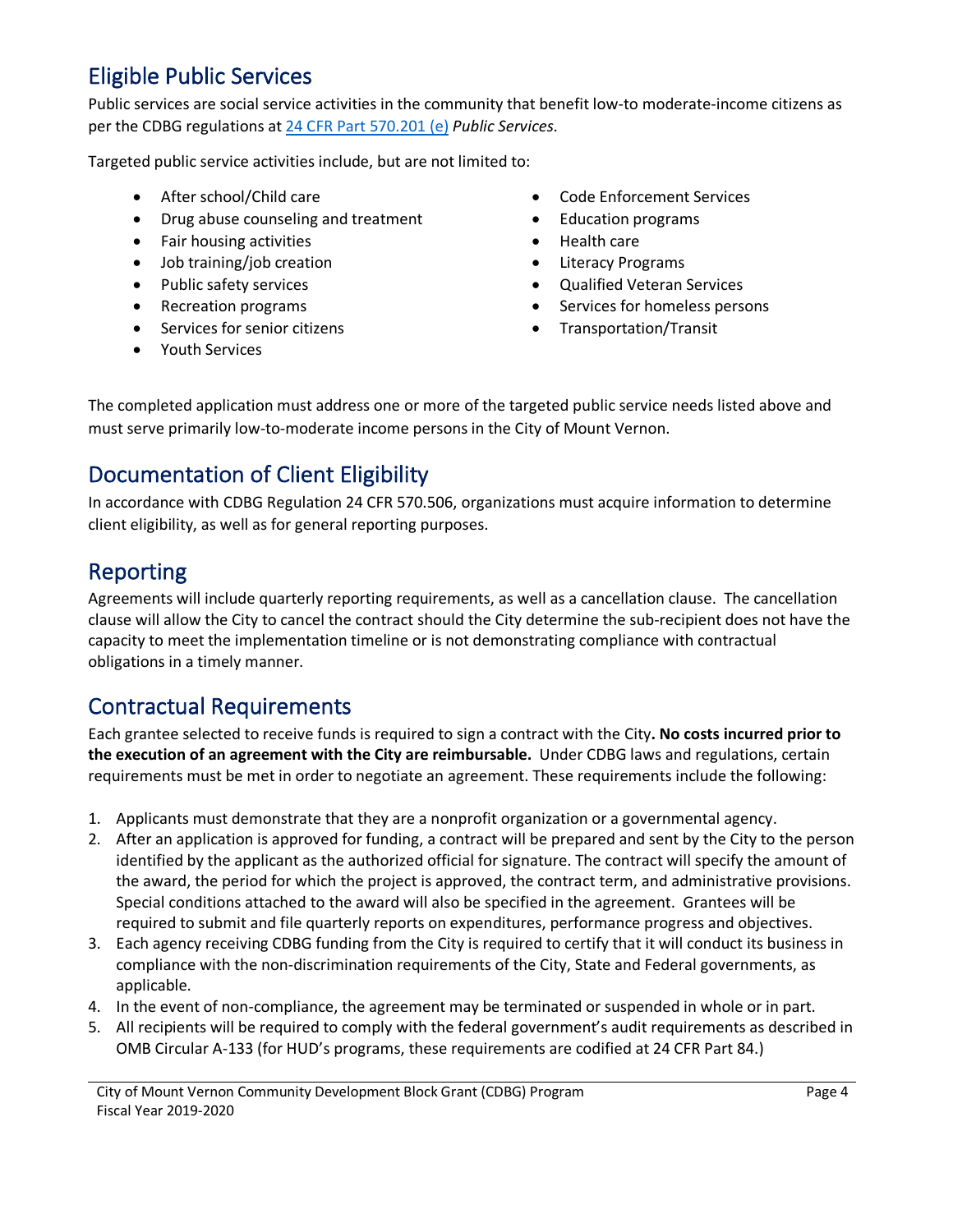#### **Religious Organizations**

Primarily religious organizations must meet conditions outlined at (§570.200(j) found in the CDBG regulations.<sup>1</sup> An organization that participates in the CDBG program shall not, in providing technical assistance, discriminate against a program beneficiary or prospective program beneficiary on the basis of religion or religious beliefs and may not engage in inherently religious activities such as worship, religious instruction, or proselytizing as part of the program of services funded under this part. If an organization conducts such activities, they must be offered separately, in time or location, from the programs funded by CDBG. Participation must be voluntary for the beneficiaries of the HUD-funded programs.

#### CDBG FUNDING APPLICATION INSTRUCTIONS

#### APPLICATION DEADLINE

**Applications must be received at City Hall by Friday, June 7, 2019 at 4:00pm.**

**Sylvia Bolivar Deputy Commissioner Department of Planning & Community Development 1 Roosevelt Square Mount Vernon, NY 10550**

Late Applications will not be accepted.

The 2019 CDBG Application is available at: www.cmvny.com/cdbg

Persons with disabilities may request reasonable accommodation. Requests should be made as early as possible to allow time to arrange the accommodations.

#### Review Process

All applicants will be reviewed for completeness and compliance with federal and local plans for spending.

#### June 17, 2019 Public Hearing

It is mandatory that applicants participate in the Public Hearing on June 18, 2019 at 5:00pm. Applicants must present a summary of their application and, if previously funded, a summary of past performance. Applicants will have a limit of three minutes for presentations. Applicants that have received CDBG funding in the past must also report on past performance with the same time limit.

#### Applications will be evaluated on the following:

- Conformity to Consolidated Plan (10 points)
- Organizational Capacity and Experience (20 points)
- Evidence of Need for Service (10 points)
- Statement of Work/Scope of Services (35 points)

 $1$  Please refer to 2-12 of CDBG Chapter 2 Activity Selection and Implementation Document.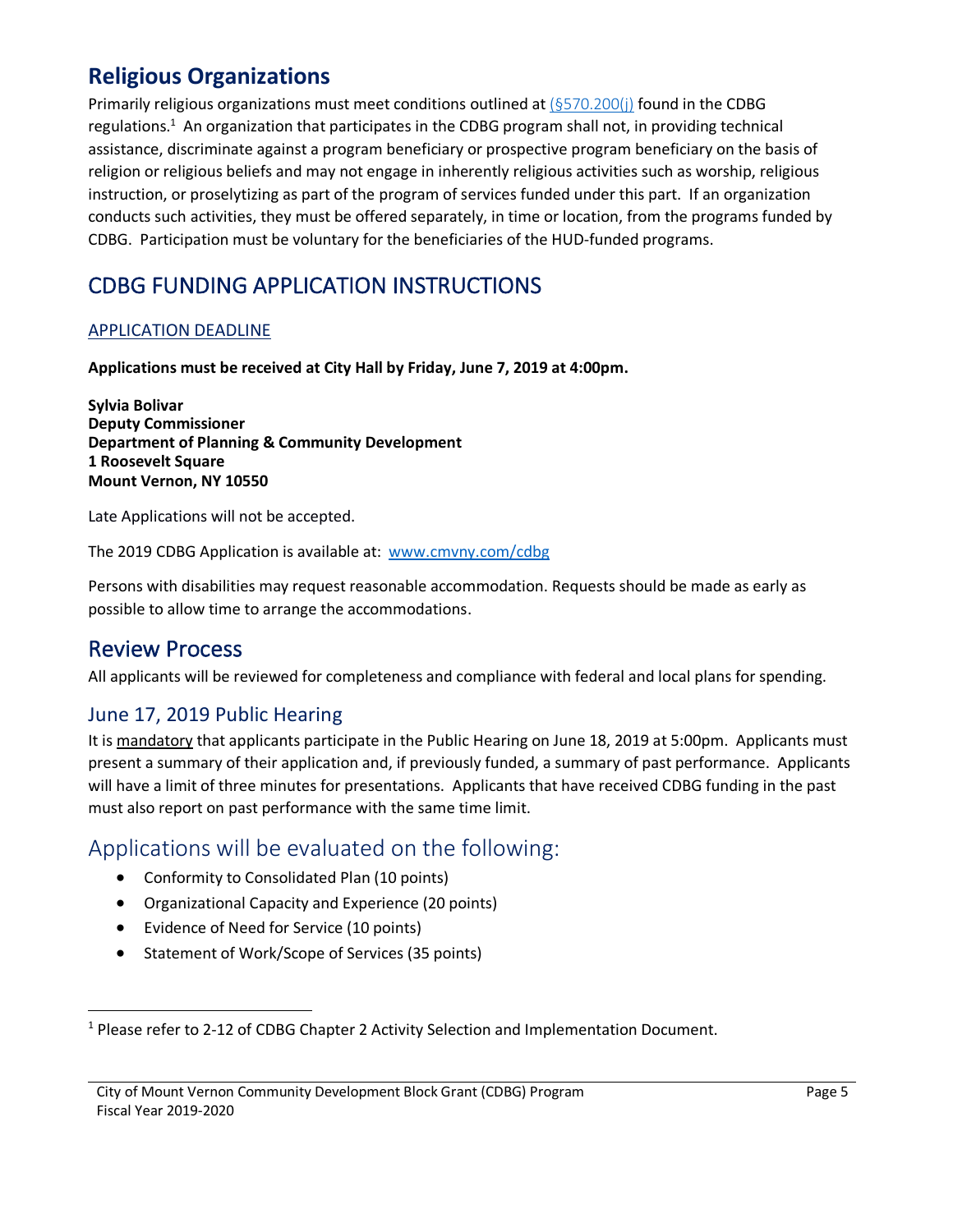• Budget (25 points)\*

#### **Total points applicant can earn: 100 points**

In addition to the 100 points, applicants can earn up to 10 bonus points based on submission of a collaborative proposal.The City of Mount Vernon is encouraging applicants to collaborate with City agencies and other non-profit organizations to collectively identify key needs and opportunities. To earn the maximum of 10 points, an applicant must collaborate with another agency(ies), and identify the lead agency and present the collaborative proposal on a single application.

#### **Total points applicant can earn with Bonus Points: 110 points\***

\* The City prefers making grants in an amount of no less than \$50,000. Among the factors for assigning points under this category will be how the applicant respects this preference. Applicants requiring less than the preferred minimum for their project are strongly encouraged to partner with another agency and determine who the lead applicant is. Proposals will need to include roles and responsibilities between the lead applicant and partner agencies. General administrative expenses must be limited to 10 percent. The City is looking to ensure maximum benefit to low-and-moderate income persons from the grant award.

#### Application Checklist:

- $\Box$ IRS non-profit determination letter
- $\Box$ Organizational Capacity and Effectiveness
- $\Box$ Need for the Project and Target Population Description
- $\Box$ Statement of Work/Scope of Services
- $\Box$ Roster of Board Members
- $\Box$ Conflict of Interest Questionnaire
- $\Box$ Proposed Timeline
- $\Box$ Budget
- $\Box$ Proposed Project Costs
- $\Box$ Certifications signed by authorized official
- $\Box$ Public Hearing Form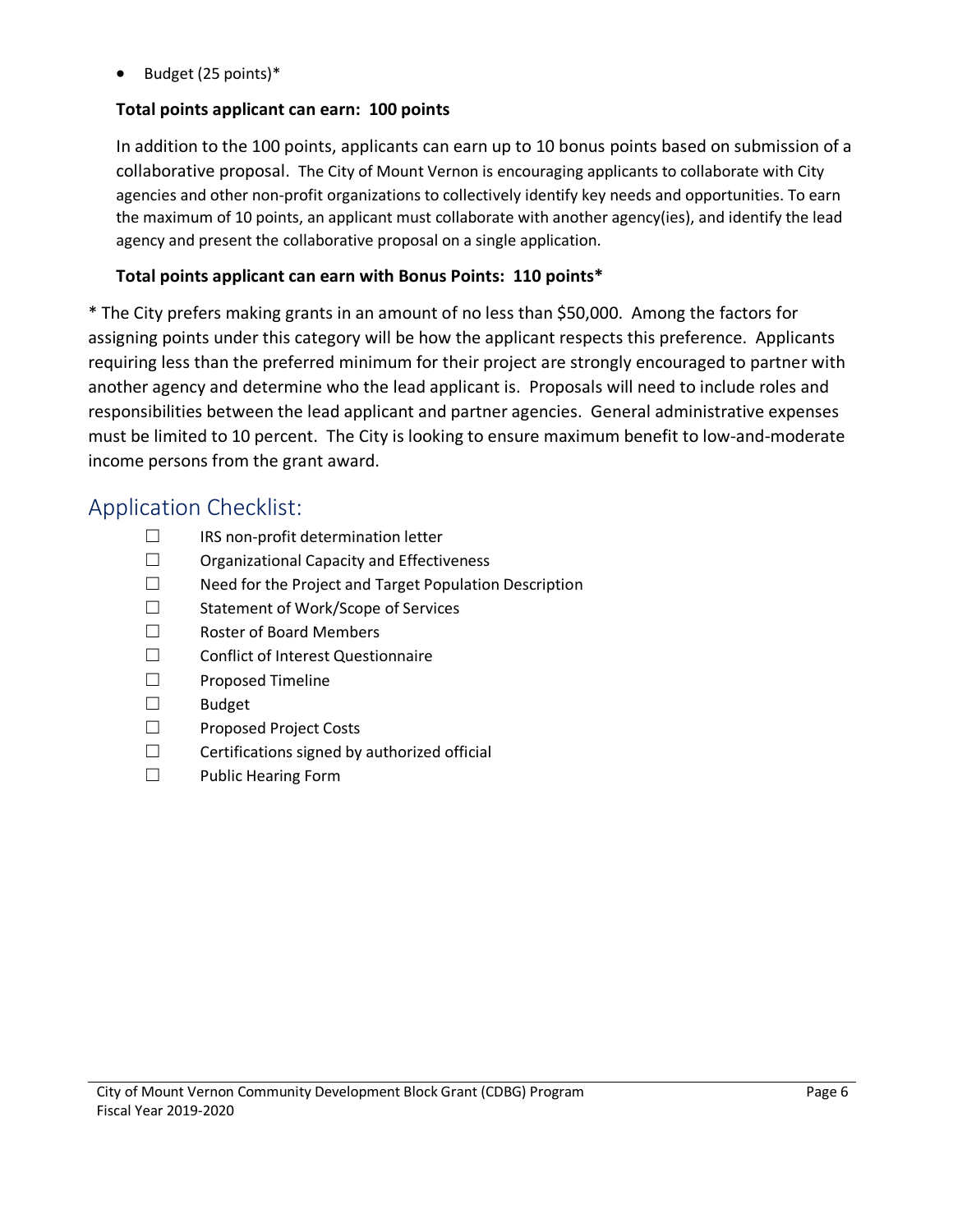

## Fiscal Year 2019 **CITY OF MOUNT VERNON COMMUNITY DEVELOPMENT BLOCK GRANT PROGRAM** *Instructions for the Application for Funding*

For Fiscal Year (FY) 2019, the City will receive \$1,661,732 in Community Development Block Grant program funding of which a maximum of 26.6% can be allocated to Public Service Activities. A maximum of 26.6% (\$442,020.71) of the total CDBG allocation will be made available for public service programs and projects to be administered by the City or by sub-recipients. (Note: This amount exceeds the 15% public service cap. Mount Vernon is one of three entitlement communities that can exceed the 15% public service cap per HUD).

#### **NOTICE TO ALL APPLICANTS**

- **1. CDBG applicants are required to participate in a pre-application workshop.**
- **2. In addition, applicants are required to present their application at the public hearing being held on June 18, 2019. The presentation must include a summary of the proposal as well as a summary of past performance (if previously funded). Failure to present at the public hearing will disqualify the applicant from receiving funding.**
- **3. General administrative expenses must be limited to 10 percent. The City is looking to ensure maximum benefit to low-and-moderate income persons from the grant award.**
- 4. The Urban Renewal Agency will not accept late or incomplete applications.
- 5. No allocation of CDBG funds will be made to a project for which a CDBG application has not been received by the City.
- 6. All CDBG funds allocated to projects shall be used within 12 months of the date of the allocation, or such funds are subject to being reprogrammed by the City.
- 7. An application for CDBG funds is not a guarantee of an allocation of CDBG funding. Allocation of CDBG funding is determined through the review of all accepted applications by the Citizen Review Committee.
- 8. CDBG sub-recipient allocations are subject to change based on the official Federal CDBG allocation to the City of Mount Vernon.

If you have questions or need assistance, please contact Sylvia Bolivar at (914) 665-2493 or via email at: Sbolivar@cmvny.com . Additional application information can be found at: www.cmvny.com/cdbg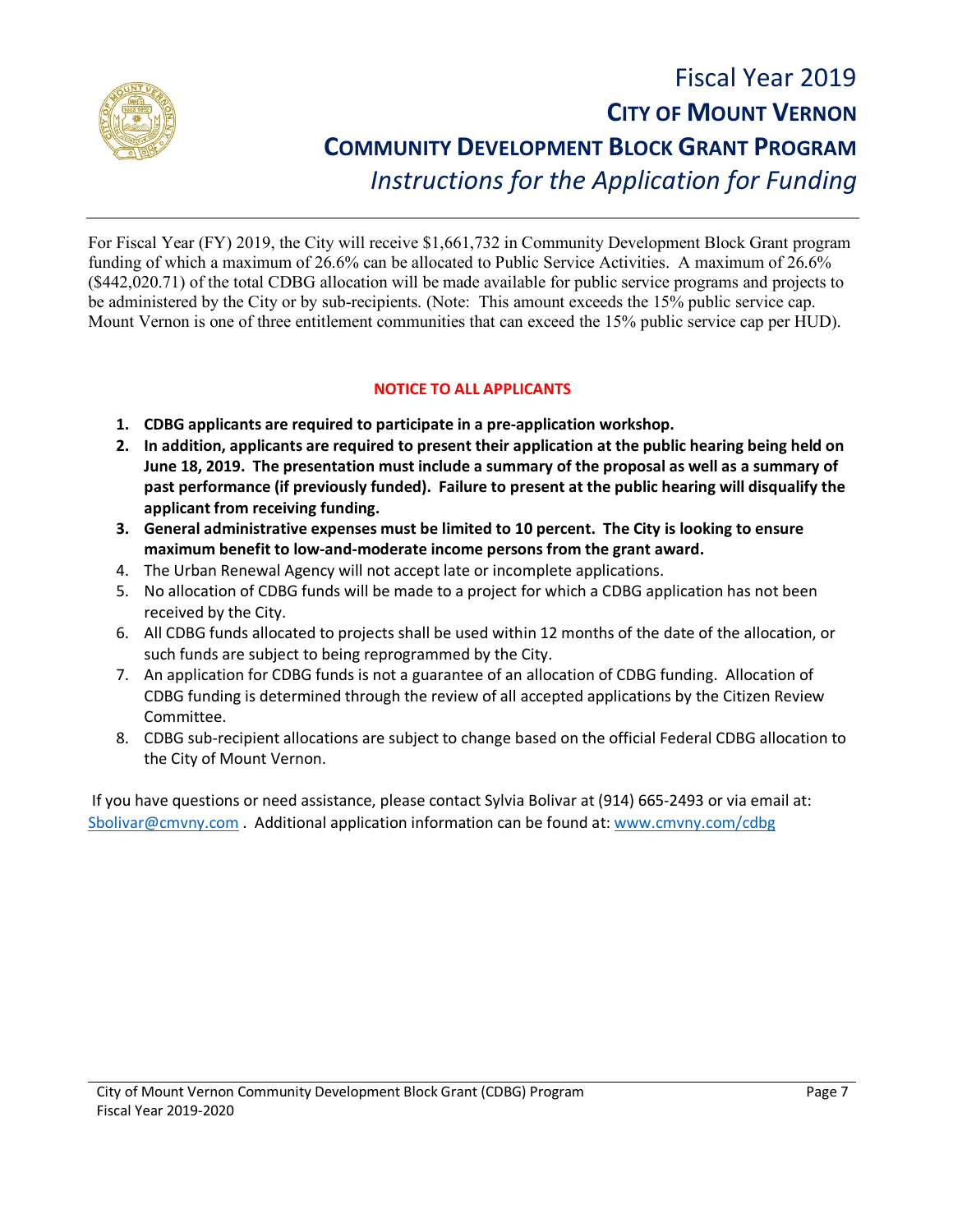## **CDBG Annual Funding Application Projected Timeline:**

| <b>Task or Event</b>                                                                                                                                                                                                                                                                                                                                                        | <b>Date/Deadline</b>                                                 | <b>Where</b>                                                             |  |  |
|-----------------------------------------------------------------------------------------------------------------------------------------------------------------------------------------------------------------------------------------------------------------------------------------------------------------------------------------------------------------------------|----------------------------------------------------------------------|--------------------------------------------------------------------------|--|--|
| <b>CDBG Application Released</b>                                                                                                                                                                                                                                                                                                                                            | May 6, 2019                                                          | www.cmvny.com/cdbg                                                       |  |  |
| <b>Pre-Application Workshops</b><br>(Mandatory for applicants to attend<br>one workshop)                                                                                                                                                                                                                                                                                    | Session I: May 15, 2019, 5:00pm<br>Session II: May 17, 2019, 10:00am | City Hall, Memorial Room<br>1 Roosevelt Square<br>Mount Vernon, NY 10550 |  |  |
| <b>Applications Due</b>                                                                                                                                                                                                                                                                                                                                                     | June 7, 2019<br>4:00pm                                               | Hand Delivery Recommended                                                |  |  |
| Public Hearing: 2019-2020 Annual<br>Action Plan; Past CDBG<br>Performance and Mandatory<br><b>Applicant Presentations</b>                                                                                                                                                                                                                                                   | June 17, 2019<br>5:00pm                                              | City Hall<br><b>City Council Chambers</b><br>1 Roosevelt Square          |  |  |
| Release of Draft FY 2019-20 Annual<br>Action Plan for 30 day public review<br>and comment period                                                                                                                                                                                                                                                                            | July 15, 2019                                                        | www.cmvny.com/cdbg                                                       |  |  |
| Public Hearing: To hear public<br>comment on the proposed goals<br>and funds allocation of the FY2019-<br>20 Annual Action Plan                                                                                                                                                                                                                                             | July 19, 2019                                                        | <b>City Hall</b><br><b>City Council Chambers</b><br>1 Roosevelt Square   |  |  |
| Conclusion of Public Review and<br>comment period for 2019-2020<br><b>Annual Action Plan</b>                                                                                                                                                                                                                                                                                | July 26, 2019                                                        |                                                                          |  |  |
| Submission Deadline for 2019<br><b>Annual Action Plan</b>                                                                                                                                                                                                                                                                                                                   | August 16, 2019                                                      |                                                                          |  |  |
| Final Approval of the 2018-19<br>Annual Action Plan by HUD                                                                                                                                                                                                                                                                                                                  | <b>TBD</b>                                                           |                                                                          |  |  |
| <b>Subrecipient Grant Award</b><br>Notification                                                                                                                                                                                                                                                                                                                             | <b>TBD</b>                                                           |                                                                          |  |  |
| The City of Mount Vernon endeavors to make all public meetings accessible to persons with disabilities. With 7 days<br>advance notice, special assistance can be provided for sight and/or hearing impaired persons at public hearings. Please<br>call 914-665-2493 or email: sbolivar@ci.mount-vernon.ny.us to request an accommodation to participate in this<br>meeting. |                                                                      |                                                                          |  |  |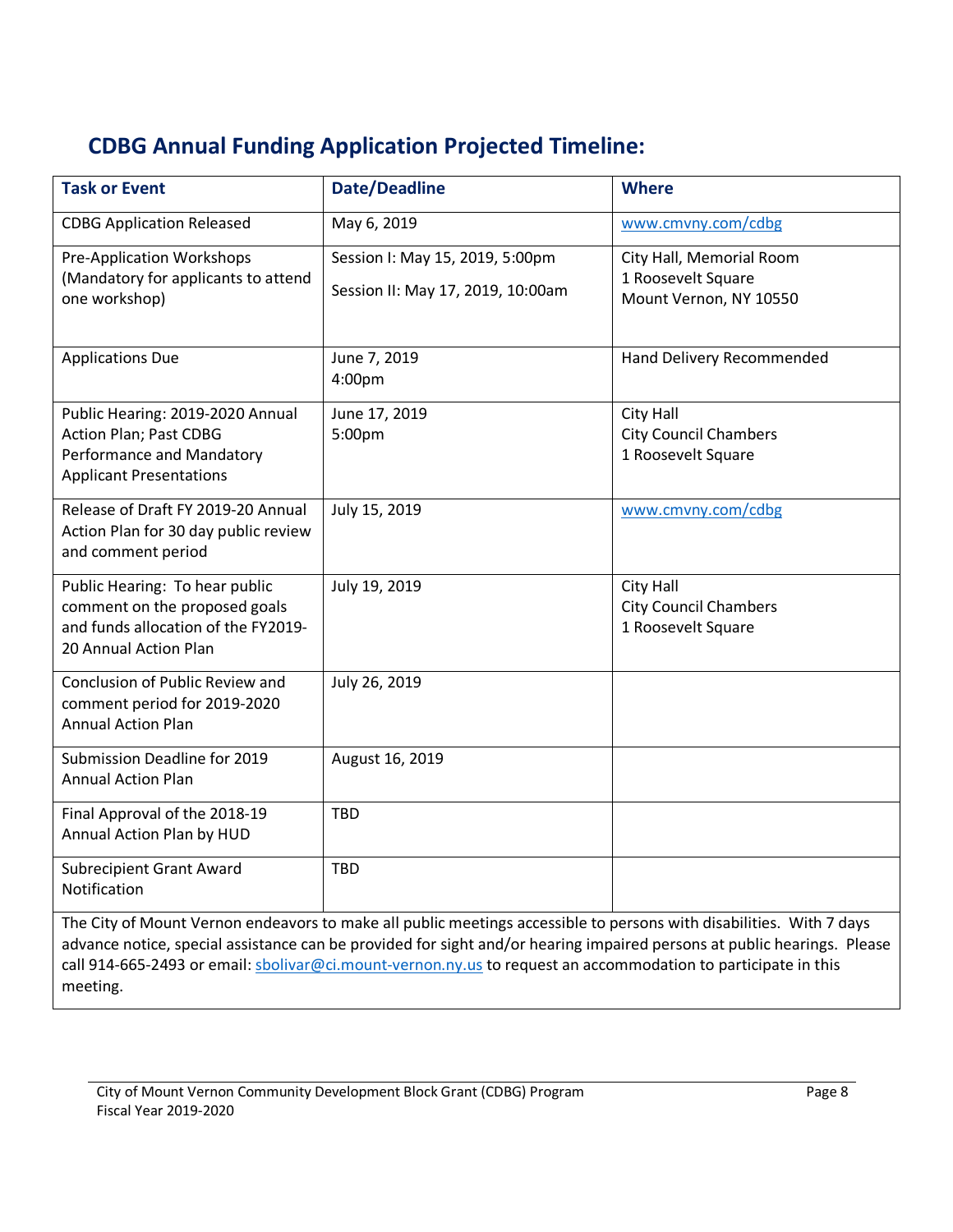

## Fiscal Year 2019 **CITY OF MOUNT VERNON COMMUNITY DEVELOPMENT BLOCK GRANT PROGRAM** *Application for Funding*

| Project    | <b>Public Service</b>       |                       |
|------------|-----------------------------|-----------------------|
| Category:  | <b>Economic Development</b> | 501(c)(3) EIN Number: |
| (check one | Public Infrastructure       |                       |
| only)      | Housing                     |                       |

### Applicant Agency Information

| Applicant legal name:                                |                          |                                     |
|------------------------------------------------------|--------------------------|-------------------------------------|
| Contact Person:                                      |                          |                                     |
| <b>Contact Person Title:</b>                         |                          |                                     |
| <b>Mailing Address:</b>                              |                          |                                     |
| <b>Street Address (If</b><br>different from mailing) |                          |                                     |
| Phone:                                               |                          |                                     |
| Email:                                               |                          |                                     |
| <b>Website URL:</b>                                  |                          |                                     |
| Type of agency:                                      | Non Profit<br>Government | For Profit<br>Other:<br>Faith-Based |
| Date of incorporation:                               |                          | Tax ID number:                      |
| <b>Agency DUNS number:</b>                           |                          | Annual operating<br>budget:         |
| Number of paid staff:                                |                          | Number of<br>volunteers:            |

### Project Information

| Project Name:              |  |
|----------------------------|--|
| Project Address:           |  |
| <b>Project Start Date:</b> |  |
| <b>Project End Date:</b>   |  |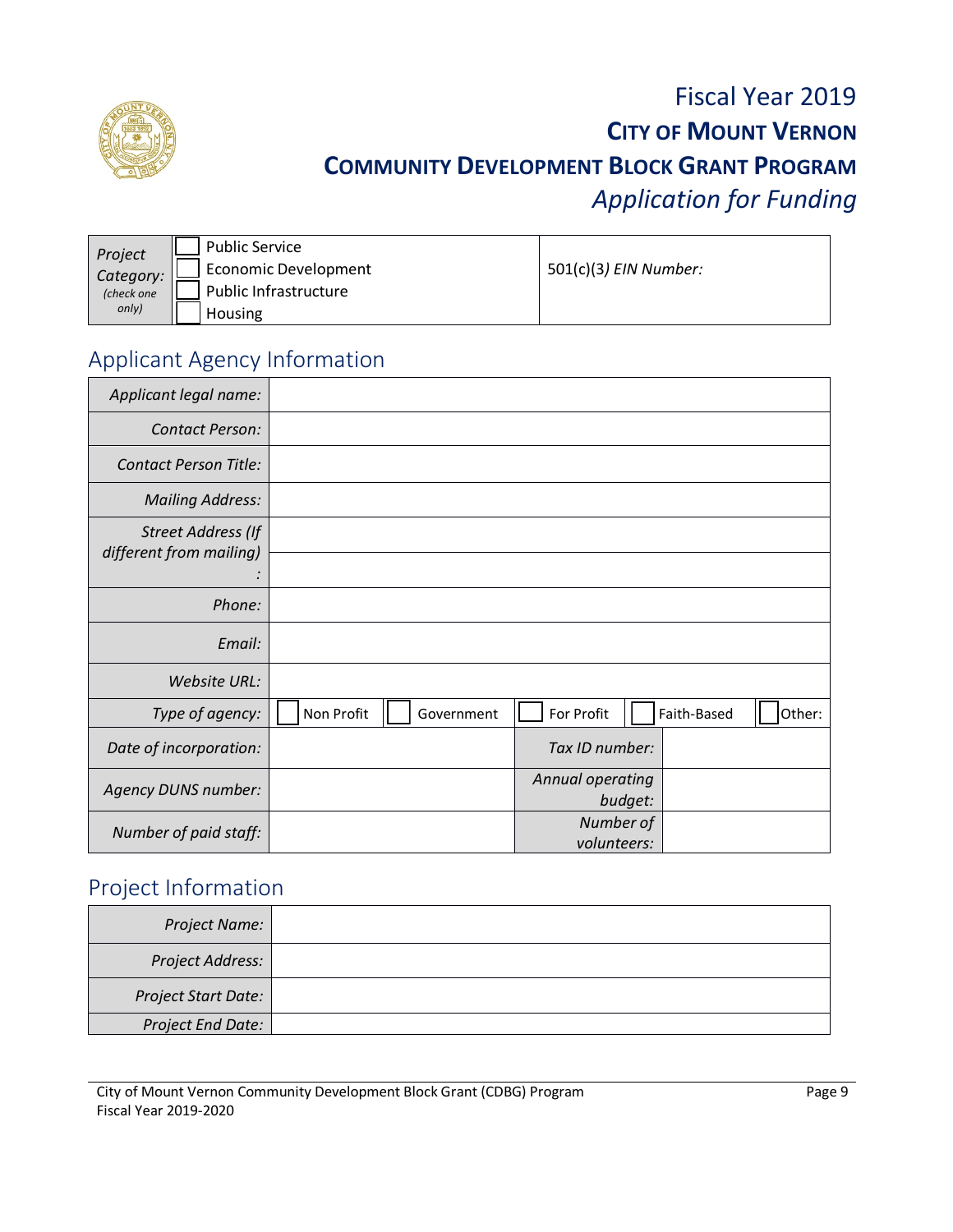#### National Objective the Program will meet:

-Benefit to low/moderate income person

Elimination of slums and blight

-Urgent Need (response to a natural disaster)

### National Objective Benefit Type:

- Low/Moderate Limited Clientele (LMC)

Low/Moderate Area Benefit (LMA)

#### Funding Request

| <b>Requested Amount:</b> | <b>Other Funding Sources:</b>                                           |  |
|--------------------------|-------------------------------------------------------------------------|--|
| Total Program cost:      | Percentage of City of Mount Vernon<br><b>Funds Toward Program Cost:</b> |  |

**Contact Information**<br>Provide the following information for a program contact person, a financial contact person, the person who wrote the application, and an authorized contact. Include attachments of job descriptions and resumes for key staff.

|                                                                                                                 | <b>Name</b> | <b>Title</b> | <b>Phone/Email</b> |
|-----------------------------------------------------------------------------------------------------------------|-------------|--------------|--------------------|
| <b>Program Contact</b><br>Someone who works<br>with the program on<br>a daily basis and can<br>answer questions |             |              |                    |
| <b>Finance Contact</b>                                                                                          |             |              |                    |
| <b>Application Contact</b>                                                                                      |             |              |                    |
| <b>Authorized Contact</b><br>Person authorized to<br>make commitments<br>on behalf of the<br>organization       |             |              |                    |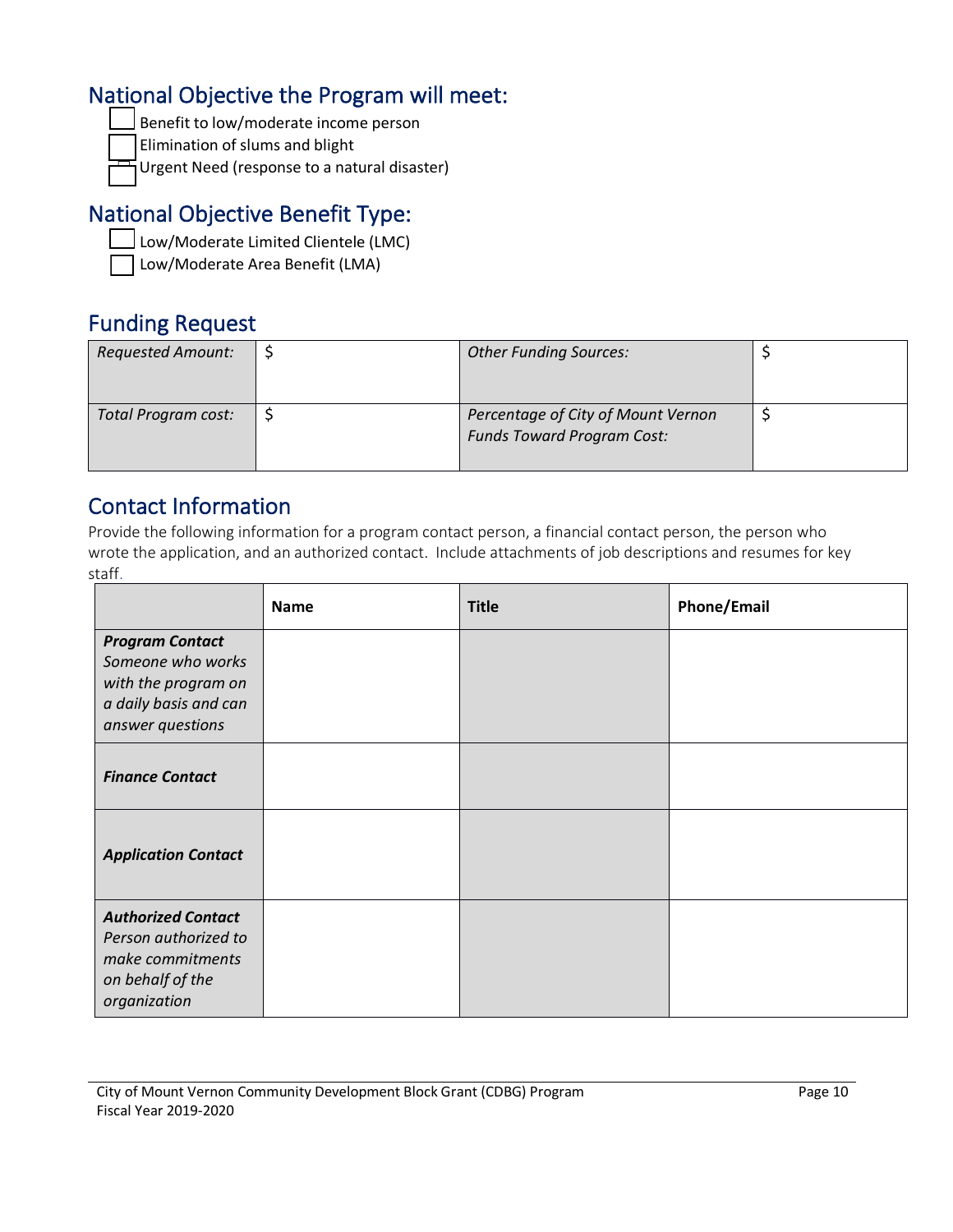### **Section 1: Conformity to Consolidated Plan (10 points)**

(Please submit on a separate page. One page maximum)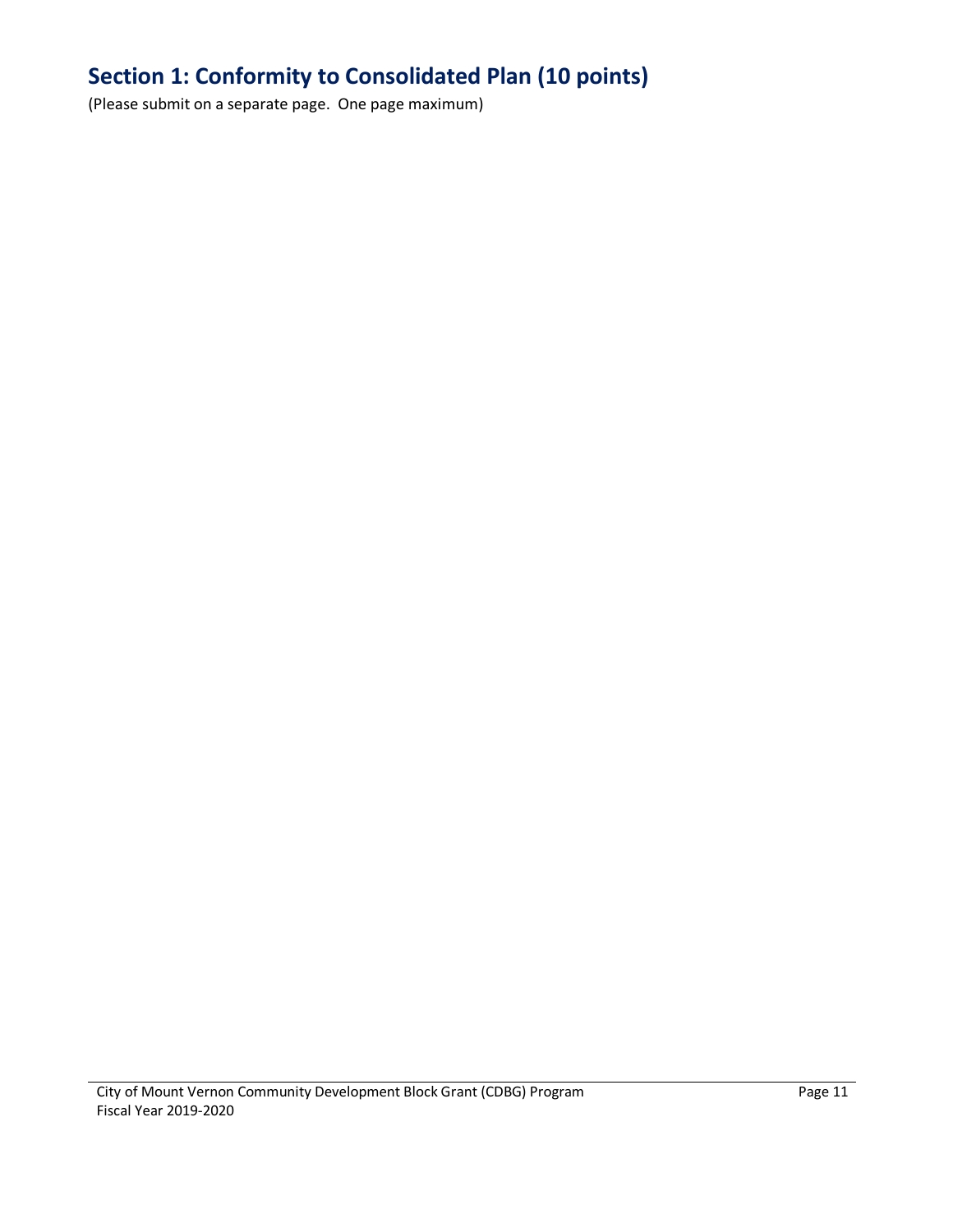#### Consolidated Plan Narrative

The City's 2015-2019 Consolidated Plan is available at: www.cmvny.com/cdbg. Applicant should refer to the Consolidated Plan and complete a narrative that answers how their proposed public service addresses an identified need/strategy.

#### **Section 2: Organizational Capacity and Experience (20 points)**

(Please submit on a separate page. Three page maximum)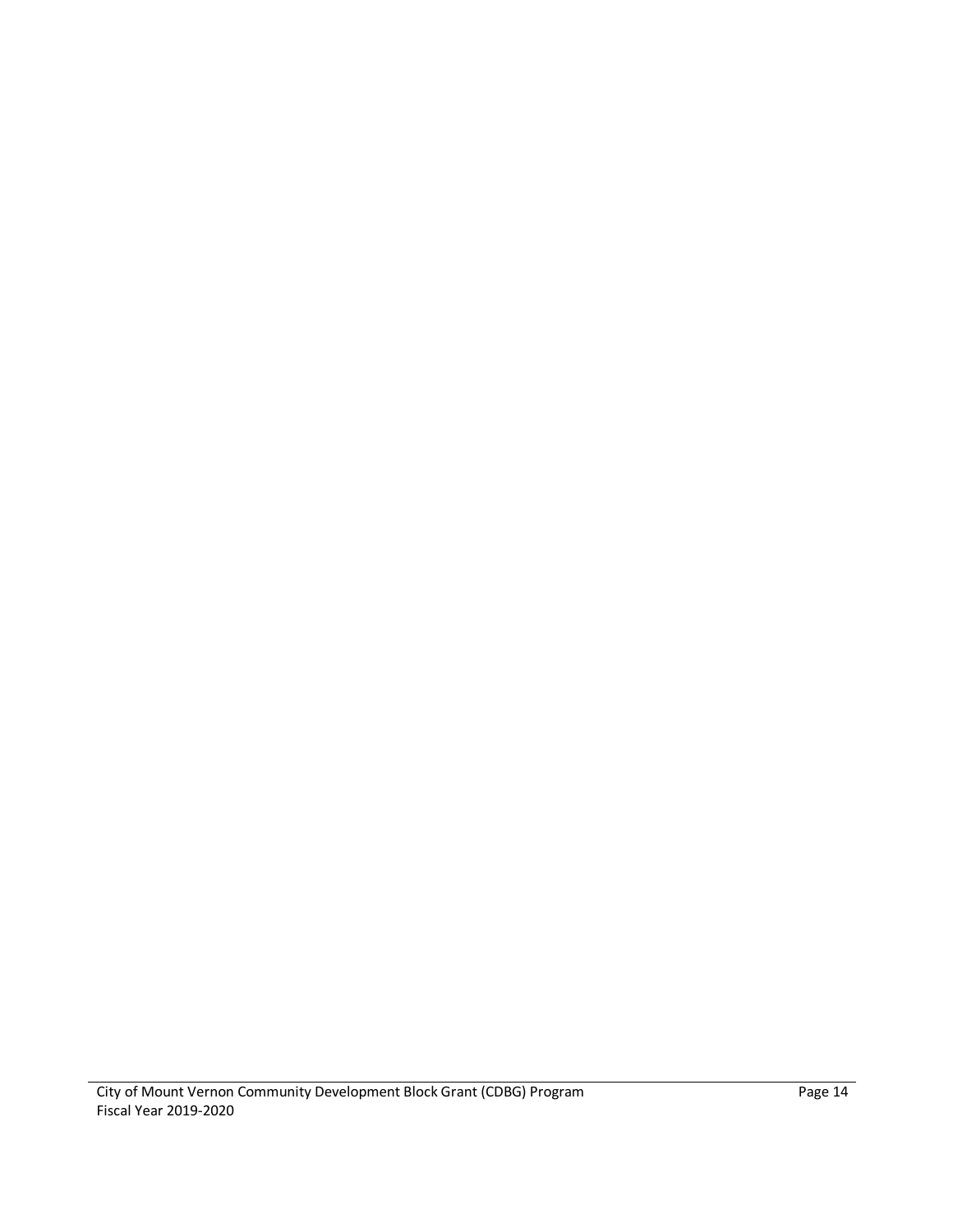#### Project Narrative

Complete a narrative that answers the following questions:

- 1. Provide an organizational overview of your agency, including:
	- a. A description of the history, mission, and services of the organization;
	- b. Year of incorporation;
	- c. Years of direct experience with the program;
	- d. Description of staff experience with program; and
	- e. Federal grant management experience.
- 2. Program-Specific Organizational Chart: Include all employees that contribute time toward this program, whether funded by CDBG or some other source. Identify staff that are funded by CDBG. Include name, staff title, and years of experience with this program.
- 3. Has your organization carried out or attempted this CDBG program before?

|  |  | ۷ρς |  |  | lNo |
|--|--|-----|--|--|-----|
|--|--|-----|--|--|-----|

- b. If you answered yes to Question 3a, please answer the following questions. If you do not have specific information, please provide estimates.
- c. Has your organization ever attempted a similar project? If yes, what were the results?

| d. |  | lYes |  |  | No |
|----|--|------|--|--|----|
|----|--|------|--|--|----|

If yes, for how many years?  $\qquad \qquad$ 

- 4. Has this program received funding from the City of Mount Vernon before?  $Yes$ No If yes, for how many years?
- 5. What was the funding amount and number of persons served for this program for the last complete year?

Year: \_\_\_\_\_\_\_\_\_ Amount: \_\_\_\_\_\_\_\_ Planned Number Served: \_\_\_\_\_\_

Actual Number Served:

b. If you did not meet your planned number served, please provide an explanation below.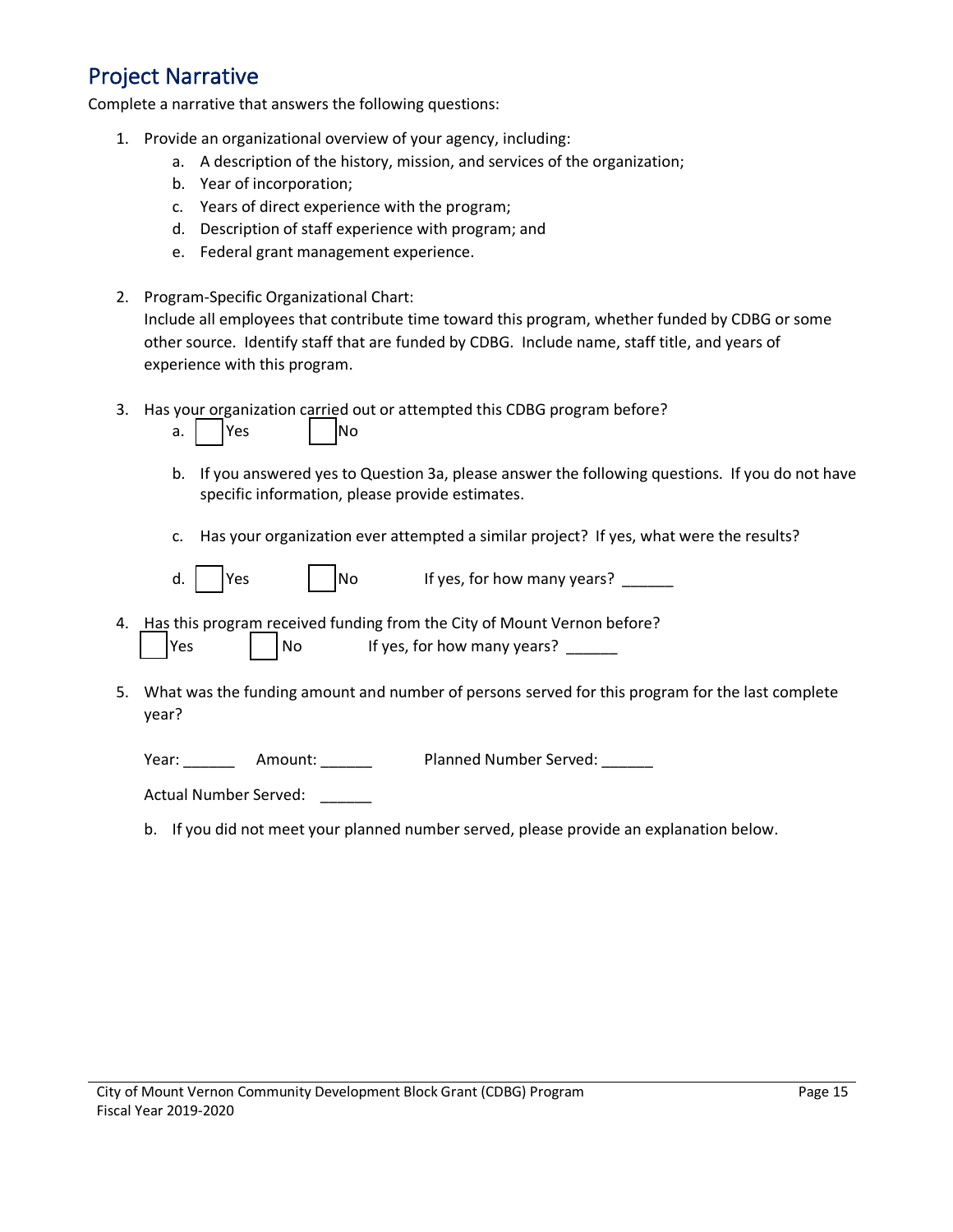## Section 3: Evidence of Need for Service (10 points)

(Please submit on a separate page. Page One of Two)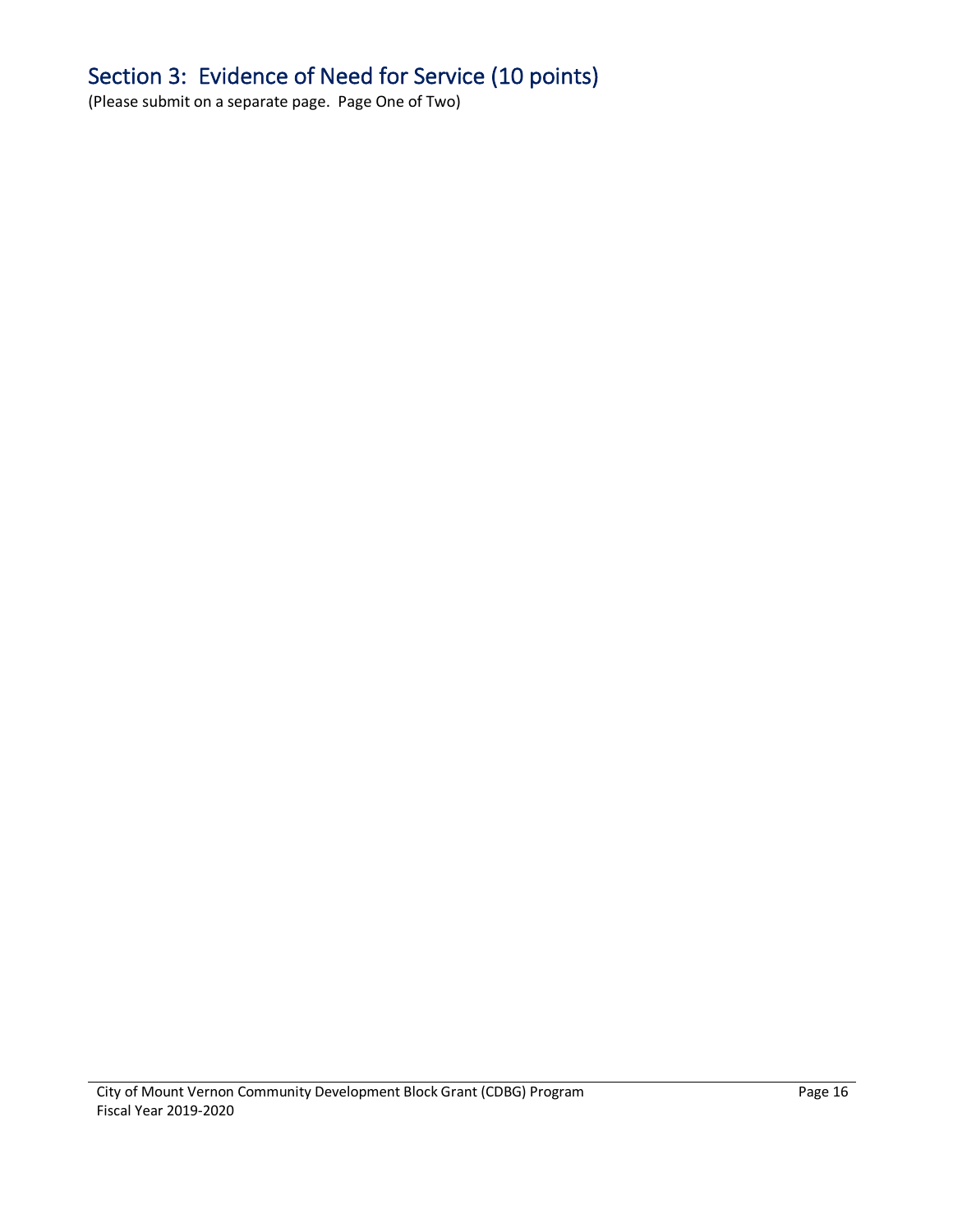## Section 3: Evidence of Need for Service (10 points)

(Please submit on a separate page. Page Two of Two)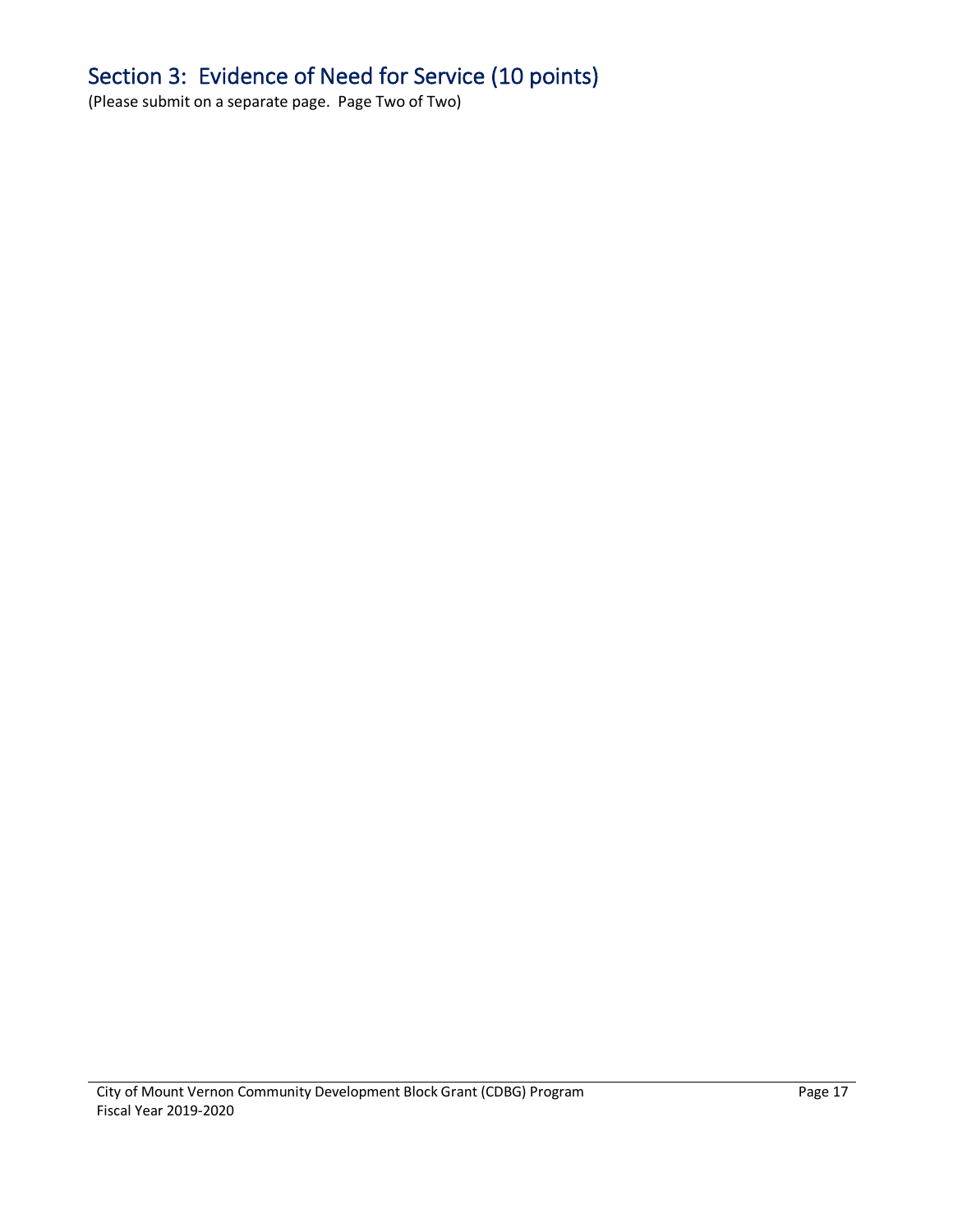### Need for the Project and Target Population Description

1. What community need will your project address? Describe the need and provide data that helps reviewers understand how much demand there is in the community for your project.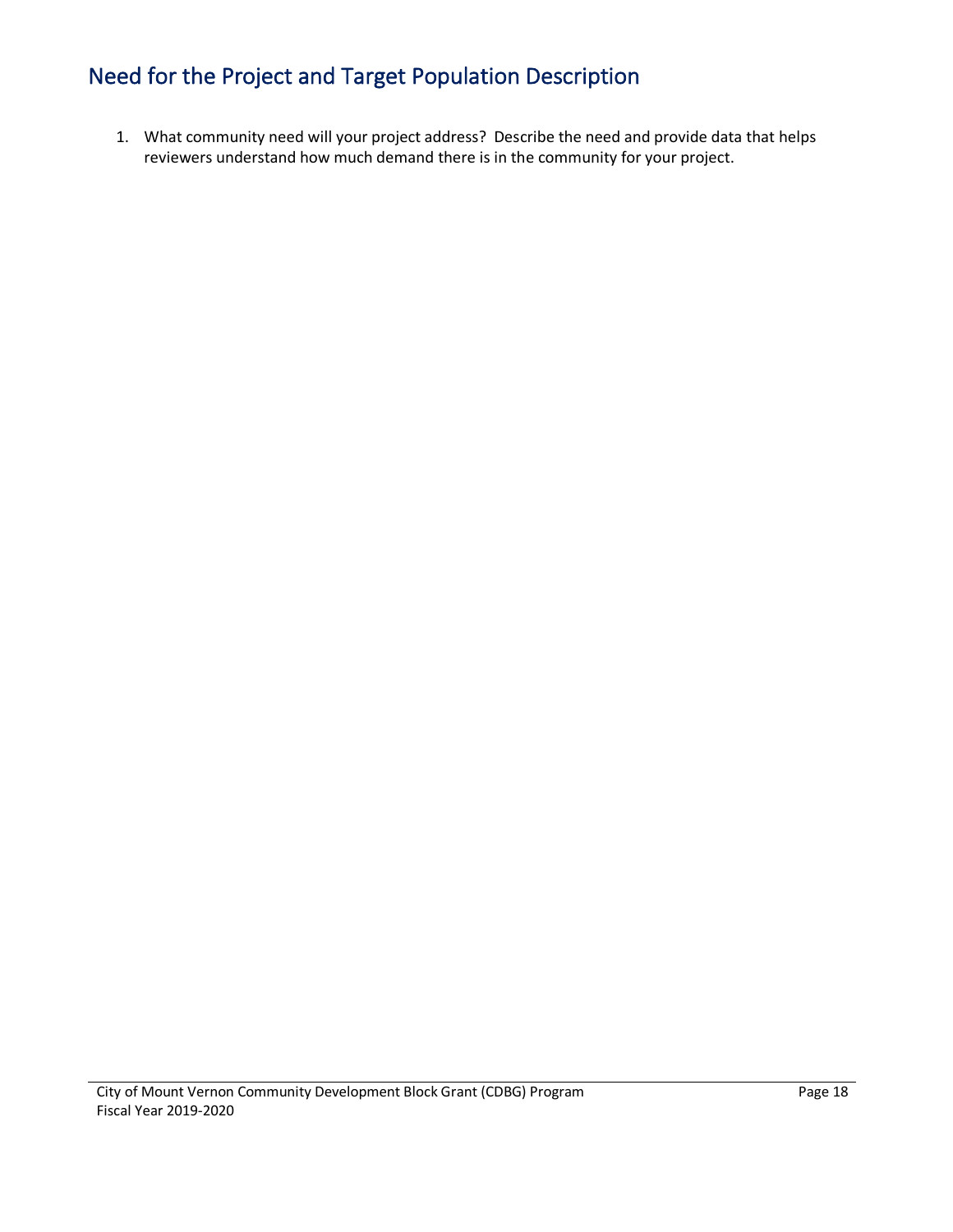2. CDBG funding may be used for Mount Vernon residents only. What is the total number of persons to be served? How did you arrive at this number? Of this total number to be served, how many people are low/moderate income? Describe the target population in terms of age, gender, ethnicity, income level, and other defining characteristics. Identify special needs groups to be served (for example, abused children or spouses, elderly persons 62 years or older, disabled adults, illiterate adults, persons living with HIV/AIDS, or homeless).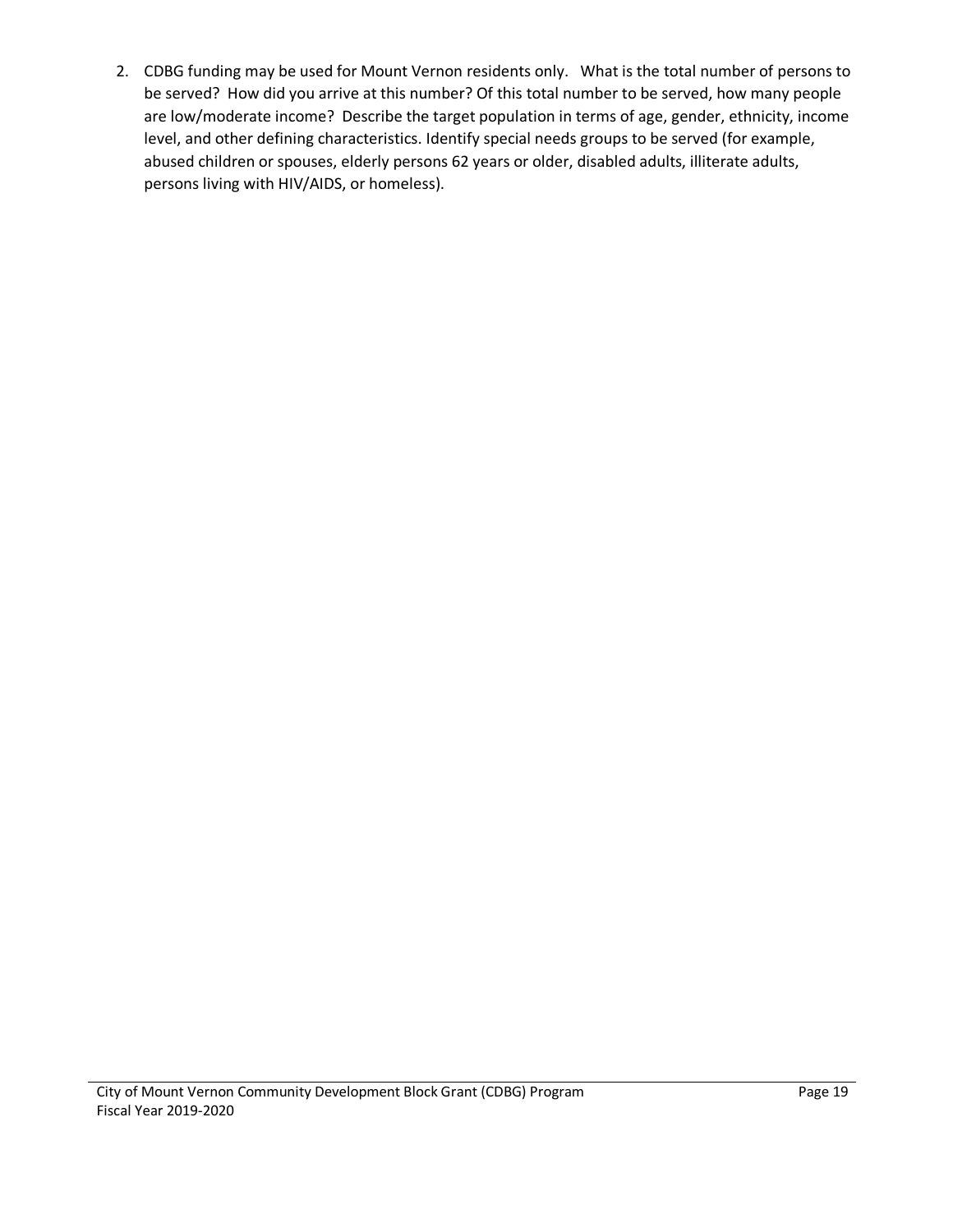**3.** Describe how your organization intends to document the income eligibility of participants. Include as much local data as possible, as well as any relevant statistics collected by the applicant organization, such as the number of referral calls, number of clients on waiting lists, time on waiting list, etc. Describe how the need for this service has changed in the past three to five years. Provide sources for your information.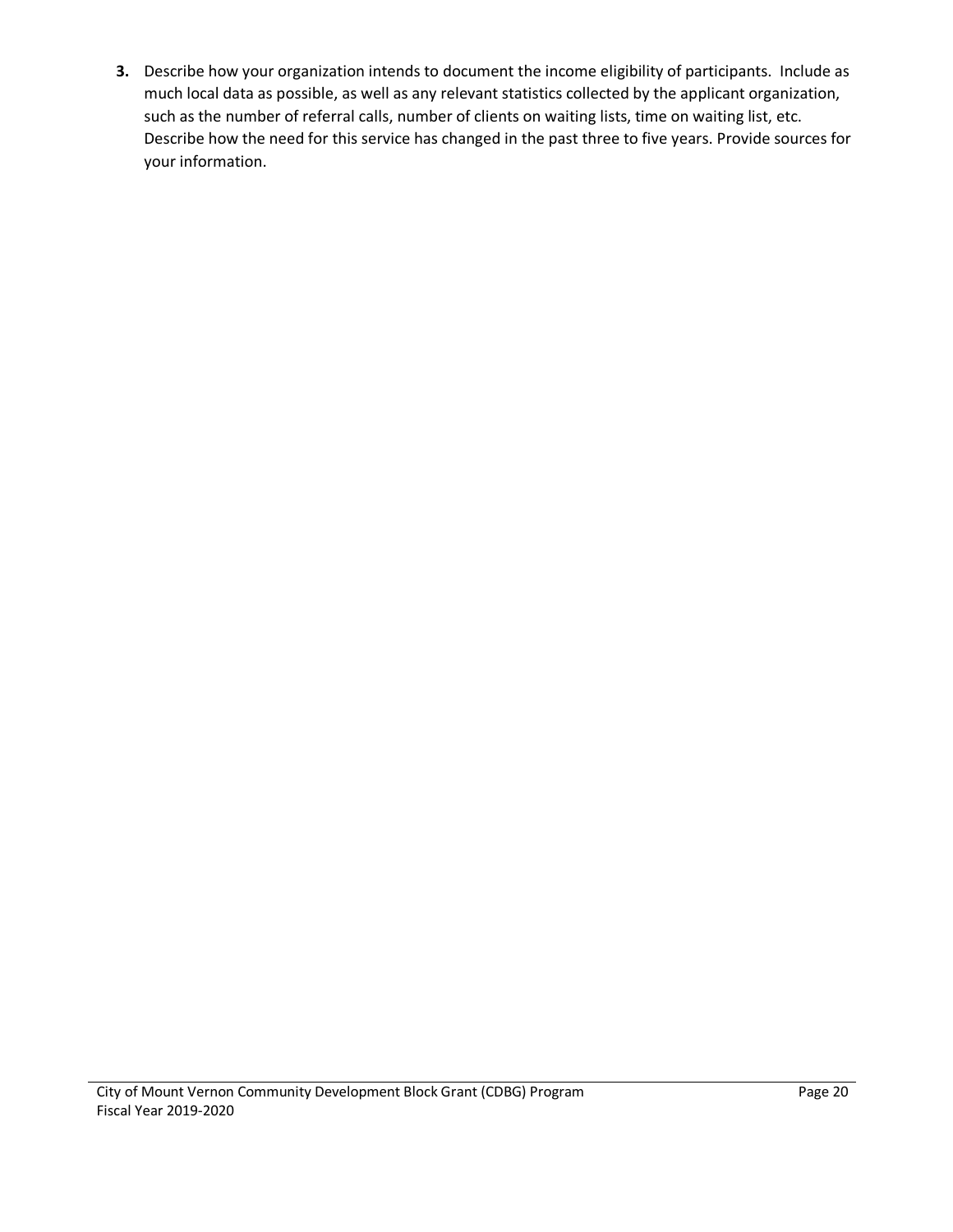## Section 4: Statement of Work/Scope of Services (35 points)

This information will be used to structure the statement of work portion of the contract with the City of Mount Vernon.

(One of Three)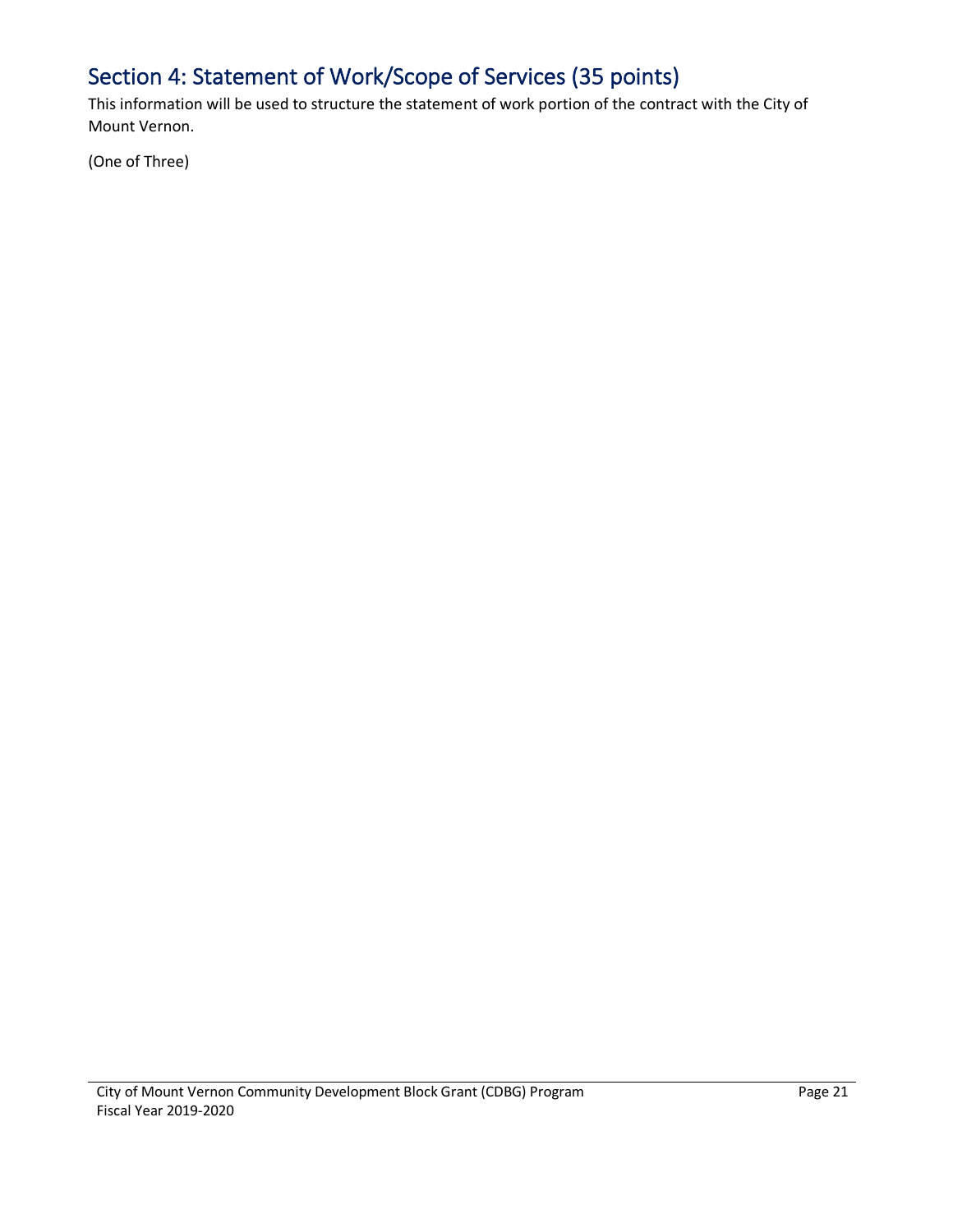## Section 4: Statement of Work/Scope of Services (35 points)

This information will be used to structure the statement of work portion of the contract with the City of Mount Vernon.

(Two of Three)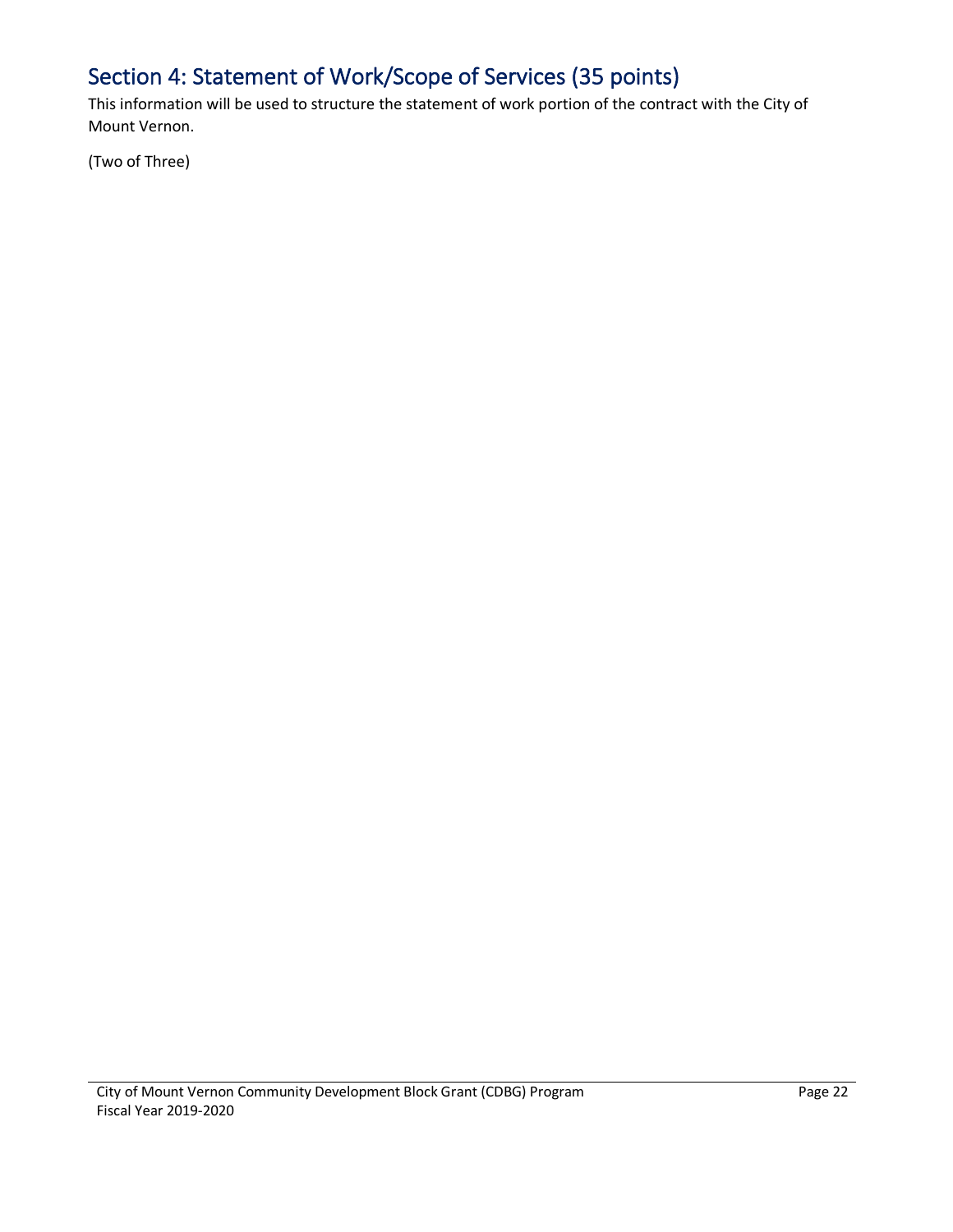## Section 4: Statement of Work/Scope of Services (35 points)

This information will be used to structure the statement of work portion of the contract with the City of Mount Vernon.

(Three of Three)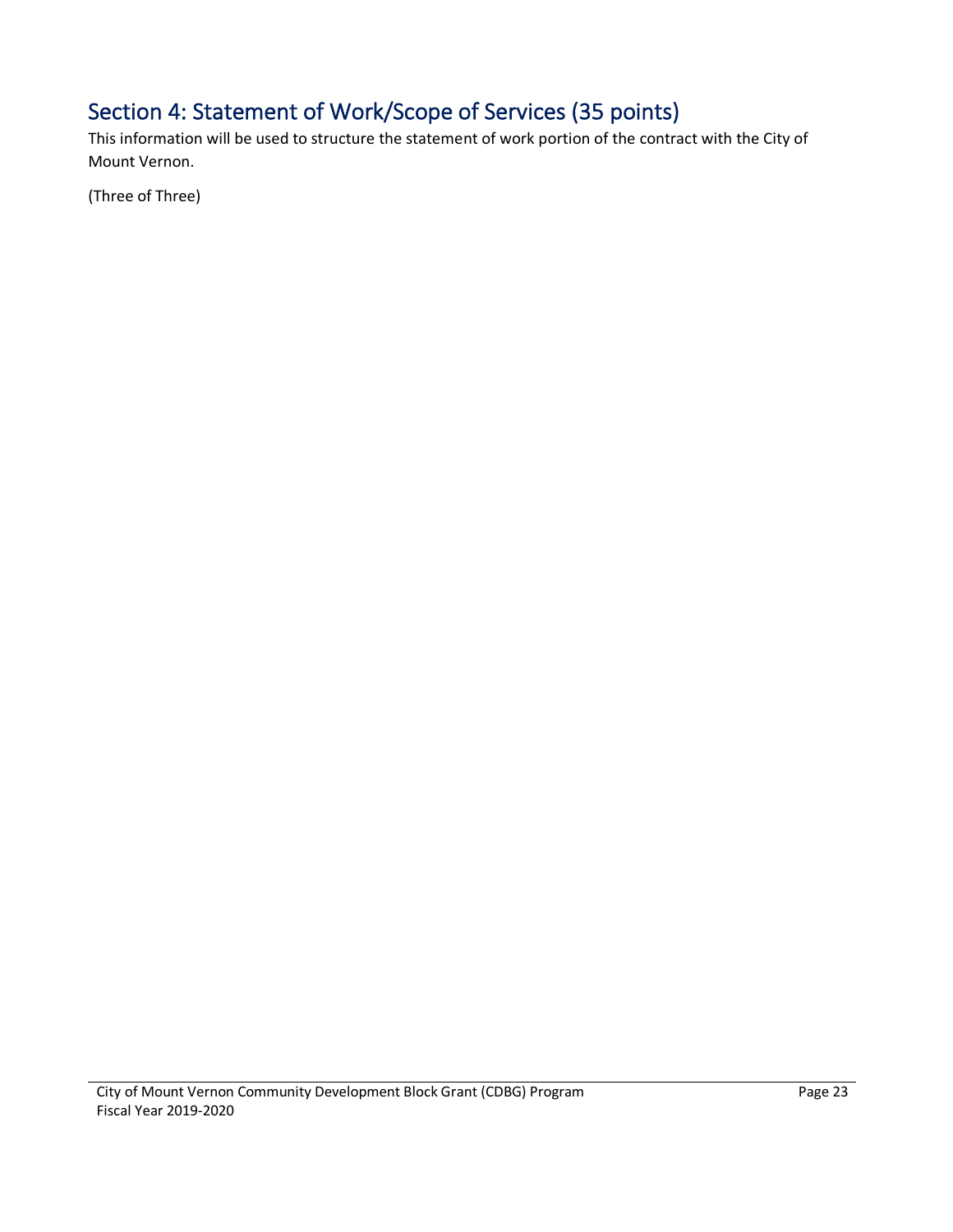#### Work Plan

Provide a work plan narrative that details each service activity the program will undertake to achieve the program's goal. Include the following:

- A description of the work to be performed, including the activities to be undertaken or the services to be provided;
- Up to three outcomes of the project and how success will be measured;
- A list of other organizations, if any, participating in this program;
- A description of how the project addresses the goals and objectives;
- A list of program locations and hours of operation;
- A description of intake procedures and eligibility documentation, including methods to be used to implement HUD's client eligibility guidelines;
- A description of the use of volunteers to supplement paid staff;
- A description of outreach plan for clients and volunteers;
- A program evaluation plan; and
- Indicate whether the service is a new or expanded service.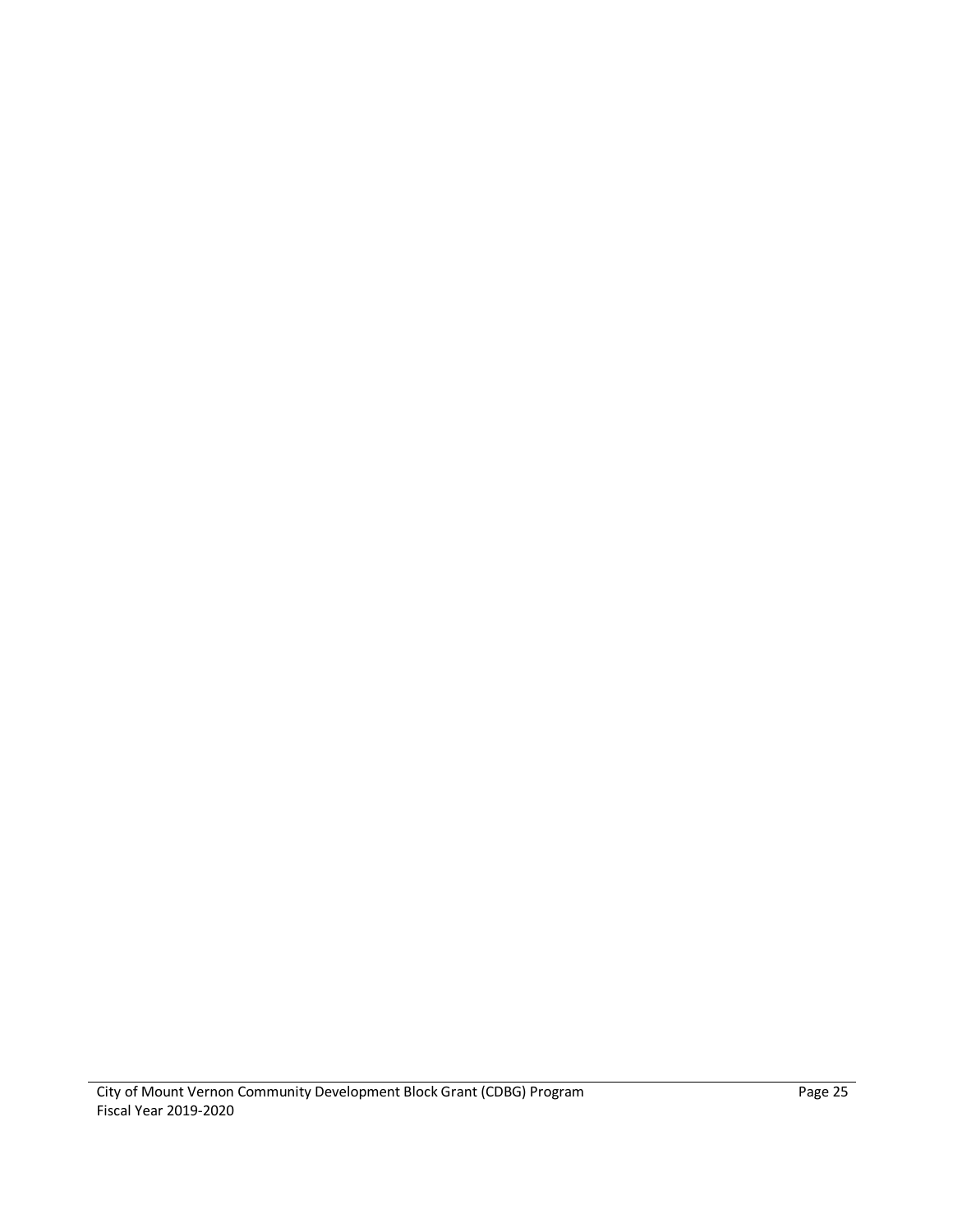#### Coordination

What other agencies has your organization consulted with or collaborated with to maximize resources and avoid duplication of services? How do you propose to coordinate your services with other community agencies and leverage resources?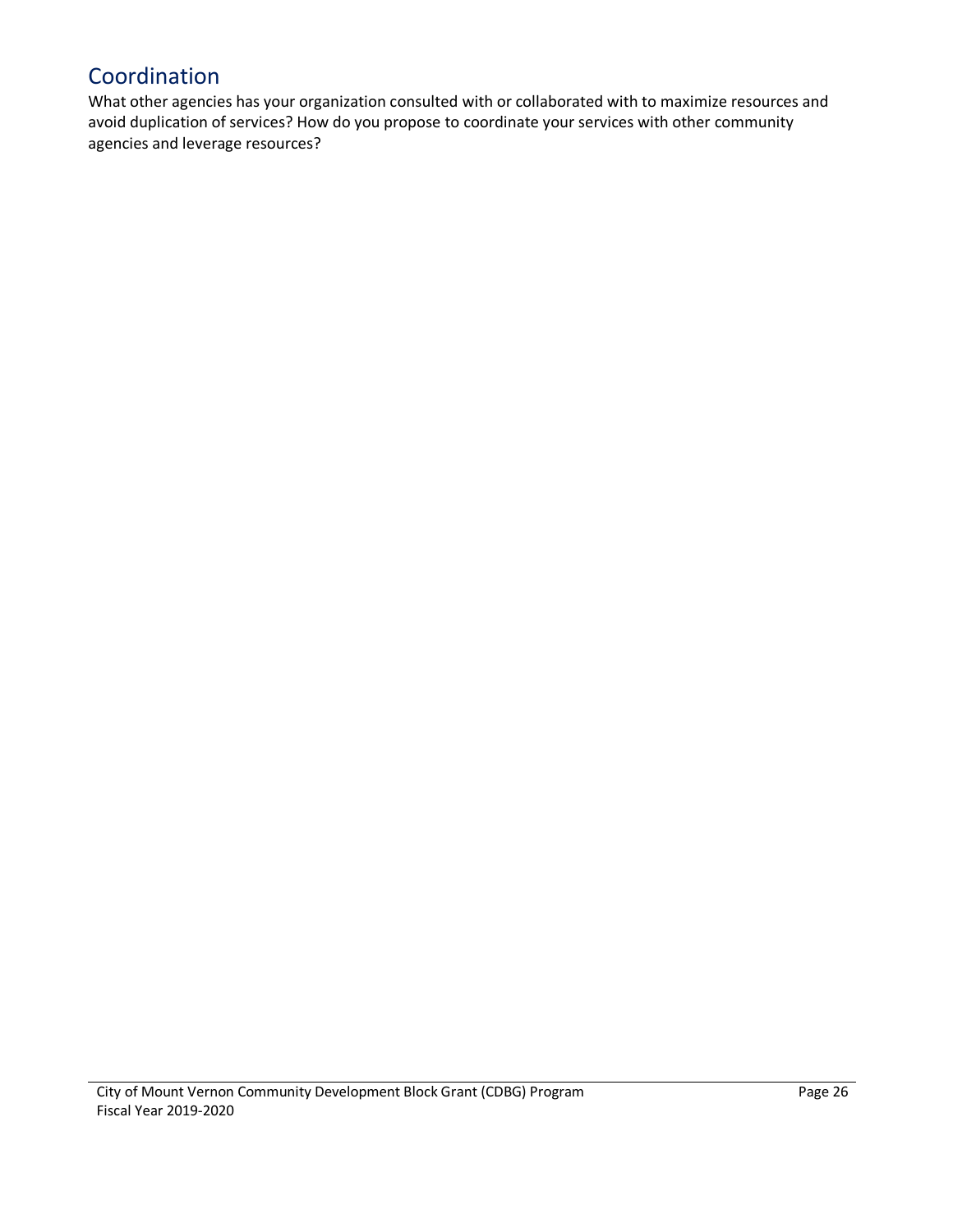#### Accessibility

How will participants get to the facility? What efforts will your agency and partners make to promote your program and reach isolated individuals? Describe how the facility complies with Americans with Disabilities Act (ADA) requirements regarding accessibility.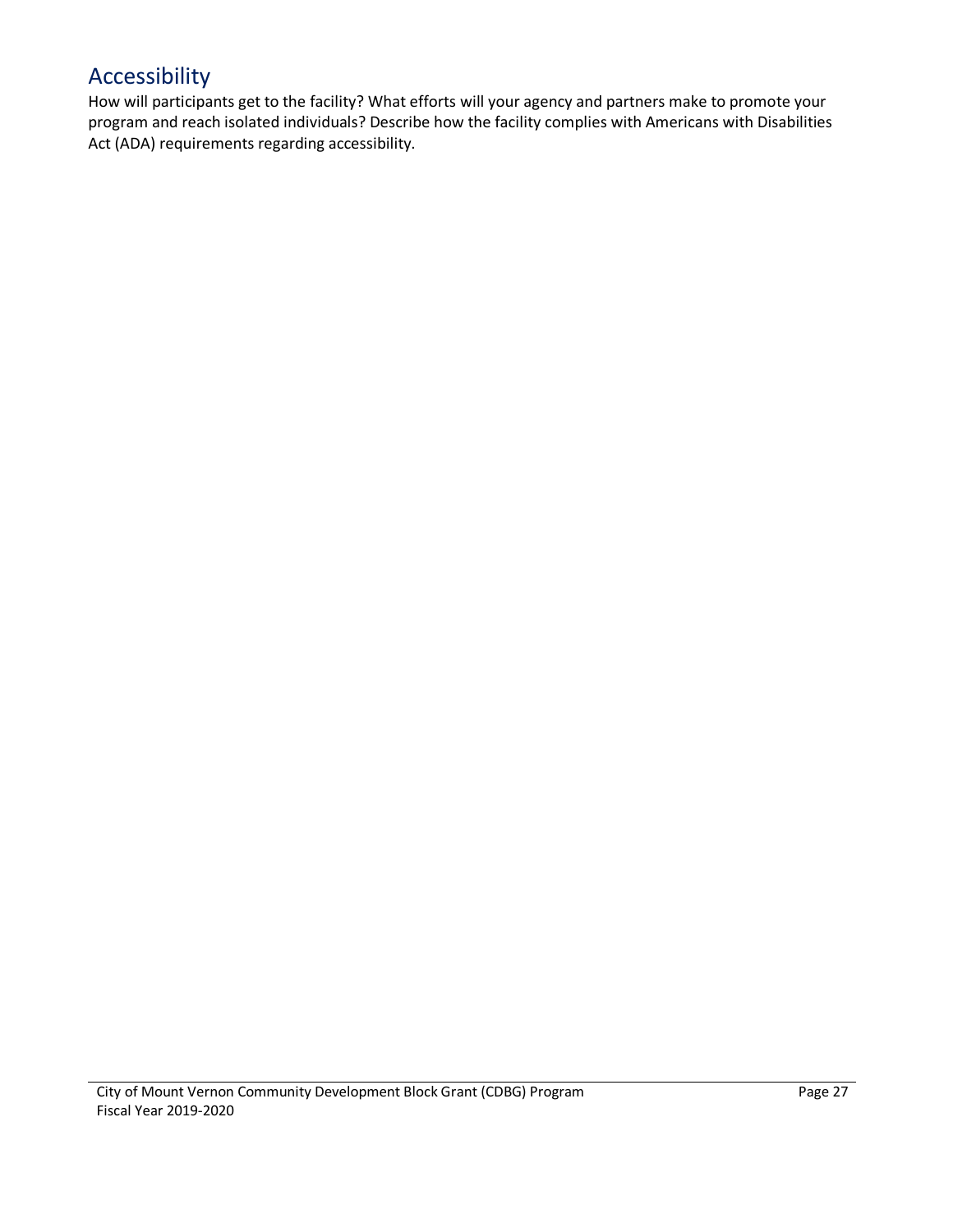### Success Story

(Please submit on a separate page. One page maximum)

Please relay a success story that best illustrates your program outcomes. The story should illustrate your program's effect on a single individual or family.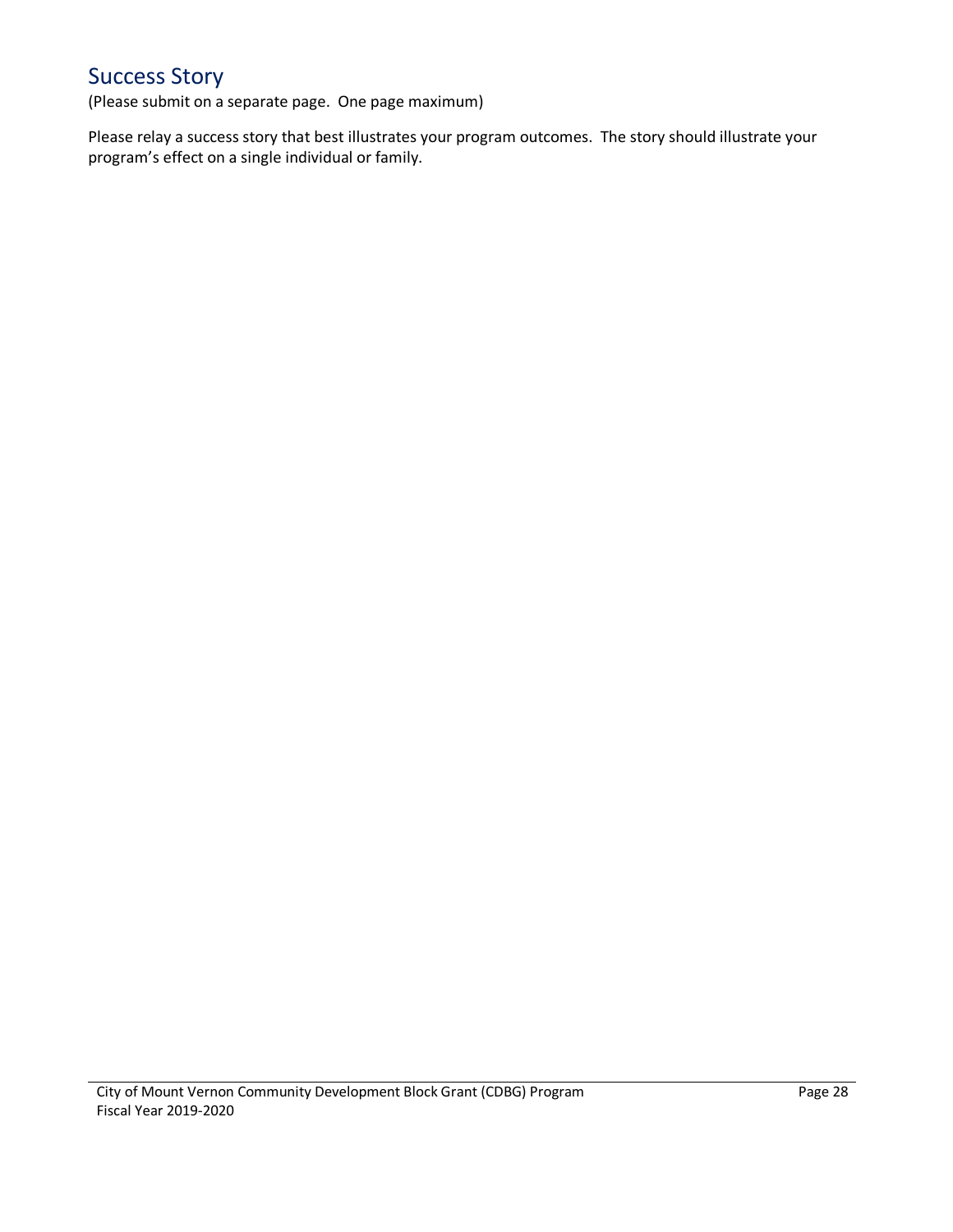#### Bonus Points (10 points)

#### Collaborative Proposals

(Please submit on a separate page. Two page maximum)

The City of Mount Vernon is encouraging applicants to collaborate with City agencies and other non-profit organizations to collectively identify key needs and opportunities. Collaboration provides an opportunity for agencies to tackle complex, systemic issues by bringing all stakeholders together to coordinate their efforts to achieve lasting impact. A maximum of 10 Bonus points will be provided to an applicant that collaborates with another agency and identifies who the lead agency will be for the project. Proposals will need to include roles and responsibilities between the lead applicant and partner agencies. The lead entity must be the applicant. If the applicant is selected for an award, the subrecipient agreement will be with the lead entity. Such applications that are considered for bonus points, will only be reviewed if the lead entity is identified in the application.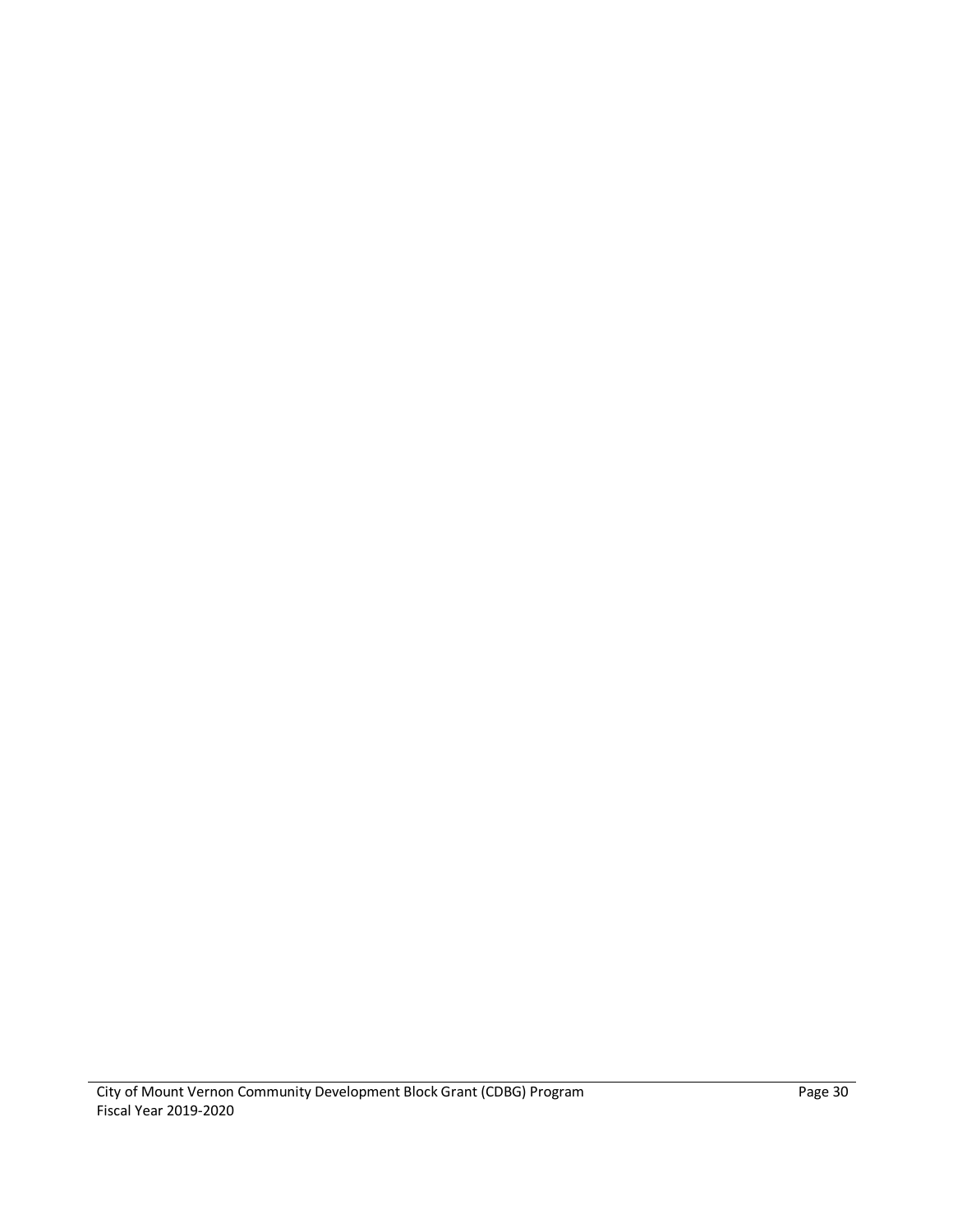## Roster of Board Members & Professions

Provide a roster of the members of your agency's Board of Directors and their professions by filling out the table below. Government entities should attach information about any advisory boards that are used to provide input into program activities.

| <b>Board Member</b> | <b>Mount</b><br>Vernon<br>Resident<br>(yes or no) | <b>Company Affiliation and</b><br><b>Job Title</b> | <b>Term</b> | <b>Length of Service</b> |
|---------------------|---------------------------------------------------|----------------------------------------------------|-------------|--------------------------|
|                     |                                                   |                                                    |             |                          |
|                     |                                                   |                                                    |             |                          |
|                     |                                                   |                                                    |             |                          |
|                     |                                                   |                                                    |             |                          |
|                     |                                                   |                                                    |             |                          |
|                     |                                                   |                                                    |             |                          |
|                     |                                                   |                                                    |             |                          |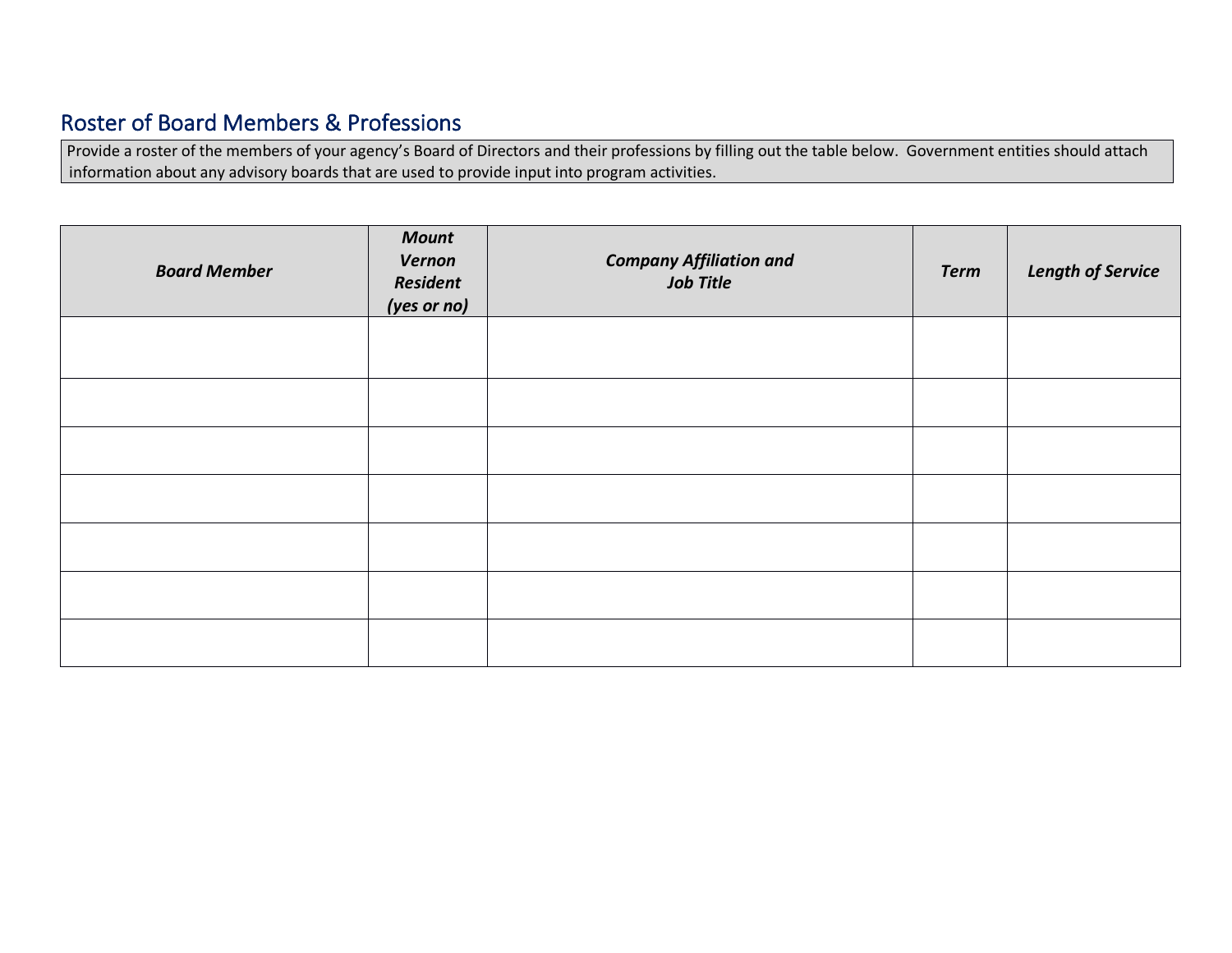#### Conflict of Interest Questionnaire

**Federal, State, and City Laws prohibit employees and public officials of the City of Mount Vernon from participating on behalf of the City in any transaction in which they have a financial interest. This questionnaire must be completed and submitted by each applicant for Community Development Block Grant (CDBG) funding. The purpose of this questionnaire is to determine if the applicant, or any of the applicant's staff, or any of the applicant's Board of Directors, would be in conflict of interest.**

1. Is there any member(s) of the applicant's staff or any member(s) of the applicant's Board of Directors or governing body who currently is or has/have been within one year of the date of this questionnaire either a City employee or consultant, or a member of City Council?

YES \_\_\_\_\_\_\_\_\_\_ NO \_\_\_\_\_\_

If yes, please list the name(s) below:

On a separate page, please indicate the job title or role each person listed above has with respect to the applicant. State whether each person listed above is a City employee, consultant, or member of City Council, and identify the City Department in which he/she is employed.

2. Will the CDBG funds requested by the applicant be used to award a subcontract to any individual(s) or business affiliate(s) who is/are currently or has/have been within one year of the date of this questionnaire a City employee, consultant, or member of City Council?

YES \_\_\_\_\_\_\_\_ NO \_\_\_\_\_\_

If yes, please list the name(s) below:

On a separate page, please state whether each person listed above is a City employee, consultant, or member of City Council, and identify the City Department in which he/she is employed.

3. Is there any member(s) of the applicant's staff or member(s) of the applicant's Board of Directors of other governing body who are business partners or family members of a City employee, consultant, or member of City Council?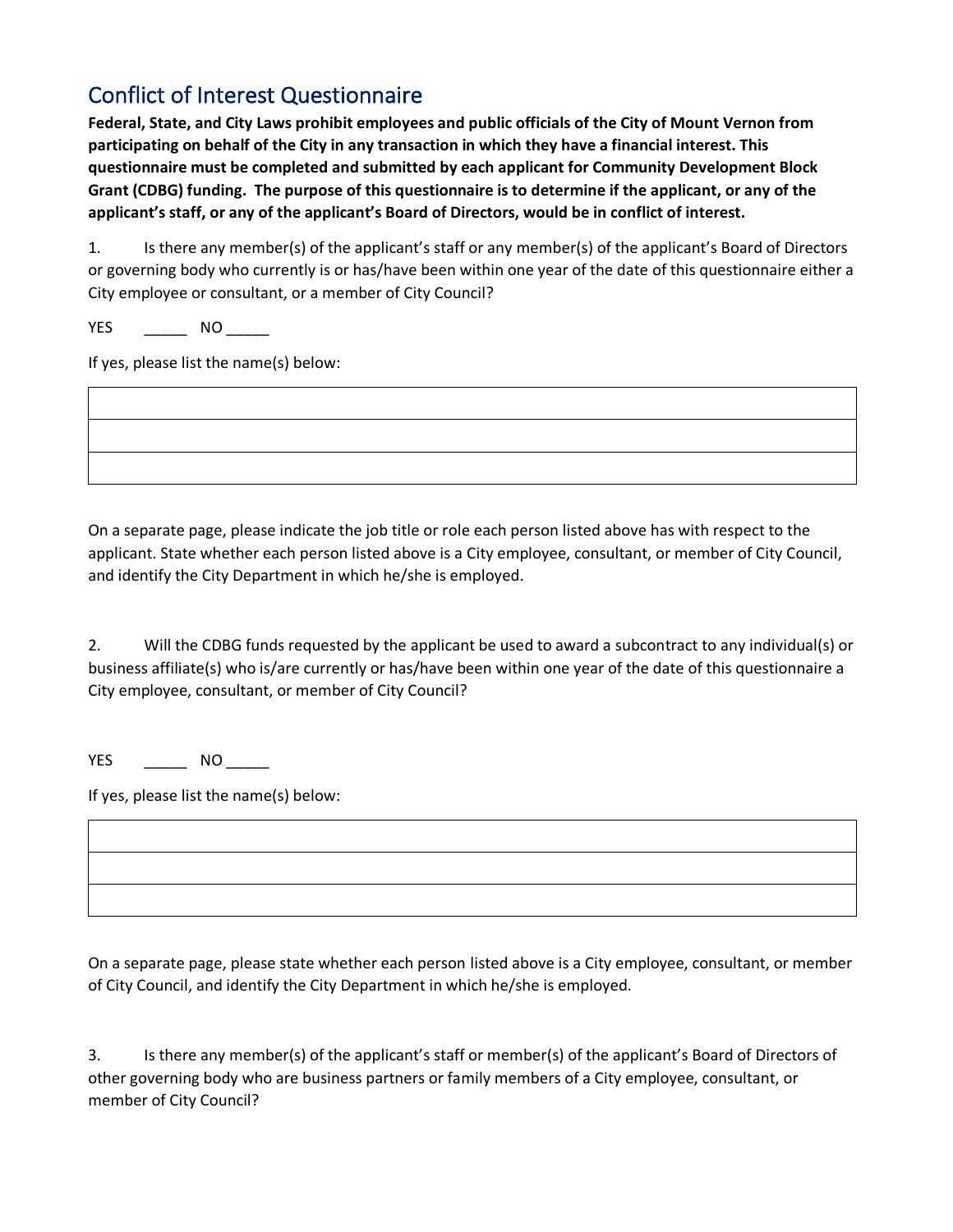If yes, please list the name(s) below:

If yes, on a separate page please identify the City employee, consultant, or member of City Council with whom each individual has family or business ties.

**Name of applicant:** 

**Signature of applicant's representative:** 

**Date:**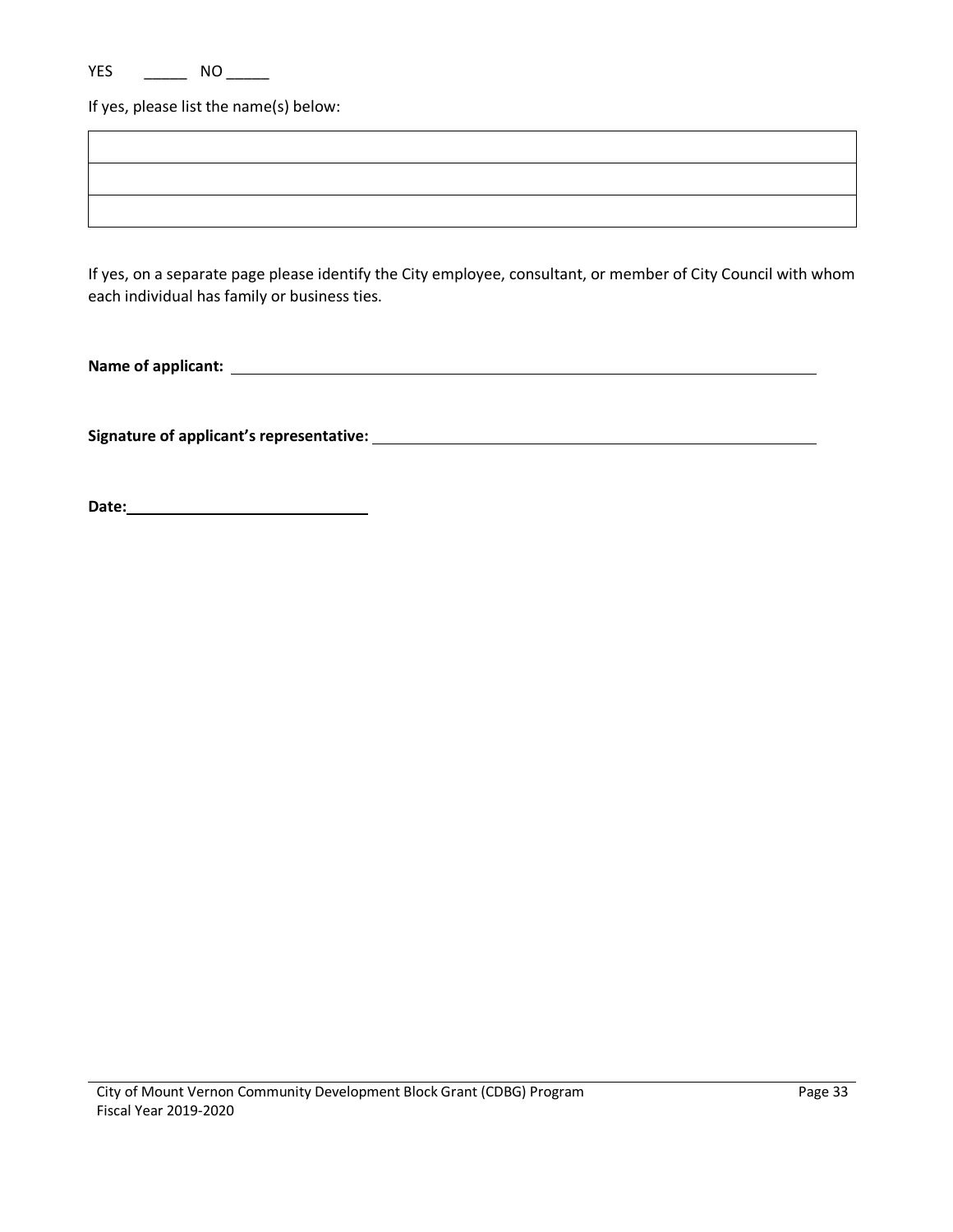| <b>Proposed Timeline</b>                        |                                                                                      |  |  |  |  |
|-------------------------------------------------|--------------------------------------------------------------------------------------|--|--|--|--|
| Project Start Date:<br>Project Completion Date: |                                                                                      |  |  |  |  |
|                                                 | Outline program plan activities/events that will take place during the award period. |  |  |  |  |
|                                                 |                                                                                      |  |  |  |  |
| Program Schedule                                | Activity/Action                                                                      |  |  |  |  |
| Quarter 1:                                      |                                                                                      |  |  |  |  |
|                                                 |                                                                                      |  |  |  |  |
|                                                 |                                                                                      |  |  |  |  |
|                                                 |                                                                                      |  |  |  |  |
|                                                 |                                                                                      |  |  |  |  |
| Quarter 2:                                      |                                                                                      |  |  |  |  |
|                                                 |                                                                                      |  |  |  |  |
|                                                 |                                                                                      |  |  |  |  |
|                                                 |                                                                                      |  |  |  |  |
|                                                 |                                                                                      |  |  |  |  |
| Quarter 3:                                      |                                                                                      |  |  |  |  |
|                                                 |                                                                                      |  |  |  |  |
|                                                 |                                                                                      |  |  |  |  |
|                                                 |                                                                                      |  |  |  |  |
|                                                 |                                                                                      |  |  |  |  |
|                                                 |                                                                                      |  |  |  |  |
| Quarter 4:                                      |                                                                                      |  |  |  |  |
|                                                 |                                                                                      |  |  |  |  |
|                                                 |                                                                                      |  |  |  |  |
|                                                 |                                                                                      |  |  |  |  |
|                                                 |                                                                                      |  |  |  |  |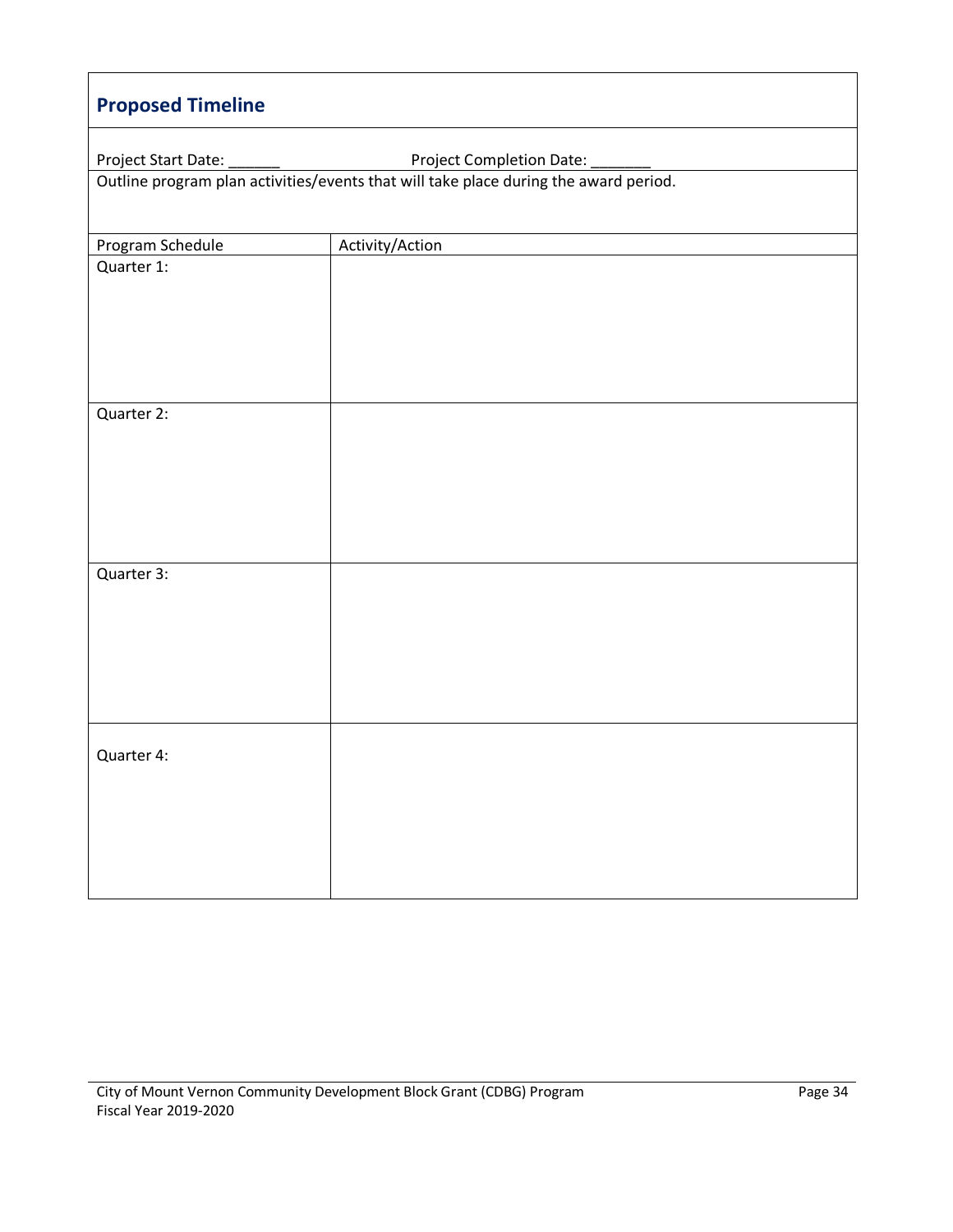## Section 5: Budget (25 points)

#### Budget Narrative

Describe the program budget, including itemized revenues and expenses. The budget narrative should explain the total program budget in detail based on the budget line items in the order they are listed on the budget form. Provide an explanation for each line item expense.

General administrative expenses must be limited to 10 percent. The City is looking to ensure maximum benefit to low-and-moderate income persons from the grant award.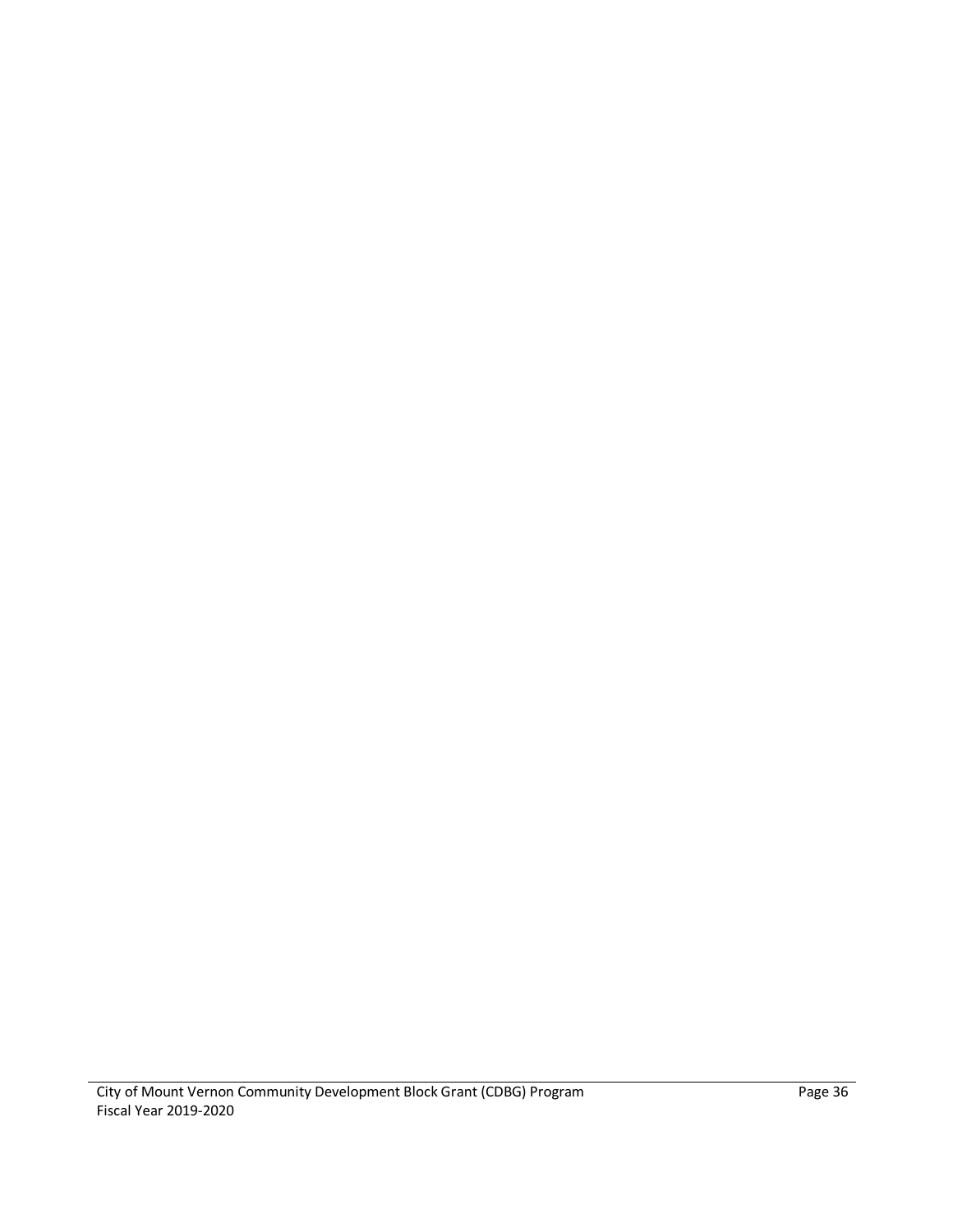### Appendix A: Proposed Project Costs:

*Complete the budget form and attach to completed application or attach your prepared detailed budget* 

| <b>Estimated Total Cost of Project</b>                                                                             | $\mathbb{S}$             |      |        |
|--------------------------------------------------------------------------------------------------------------------|--------------------------|------|--------|
| CDBG Funding Amount Requested for                                                                                  | $\mathbb S$              |      |        |
| Project                                                                                                            |                          |      |        |
| Total Number of Units Served:                                                                                      | $\overline{\mathcal{S}}$ |      |        |
| Total Cost per Unit:                                                                                               | $\mathsf{\$}$            |      |        |
| Total CDBG Cost per Unit:                                                                                          | $\overline{\mathcal{S}}$ |      |        |
| Amount and Source of Other Funds                                                                                   | Source                   | Year | Amount |
| Leveraged for Project:                                                                                             |                          |      | $\$$   |
| (Please submit proof of other funding                                                                              |                          |      | \$     |
| sources)                                                                                                           |                          |      | \$     |
|                                                                                                                    |                          |      | \$     |
|                                                                                                                    |                          |      | \$     |
| If your project is not fully funded, will your organization be able to implement the project with partial funding? |                          |      |        |
|                                                                                                                    |                          |      |        |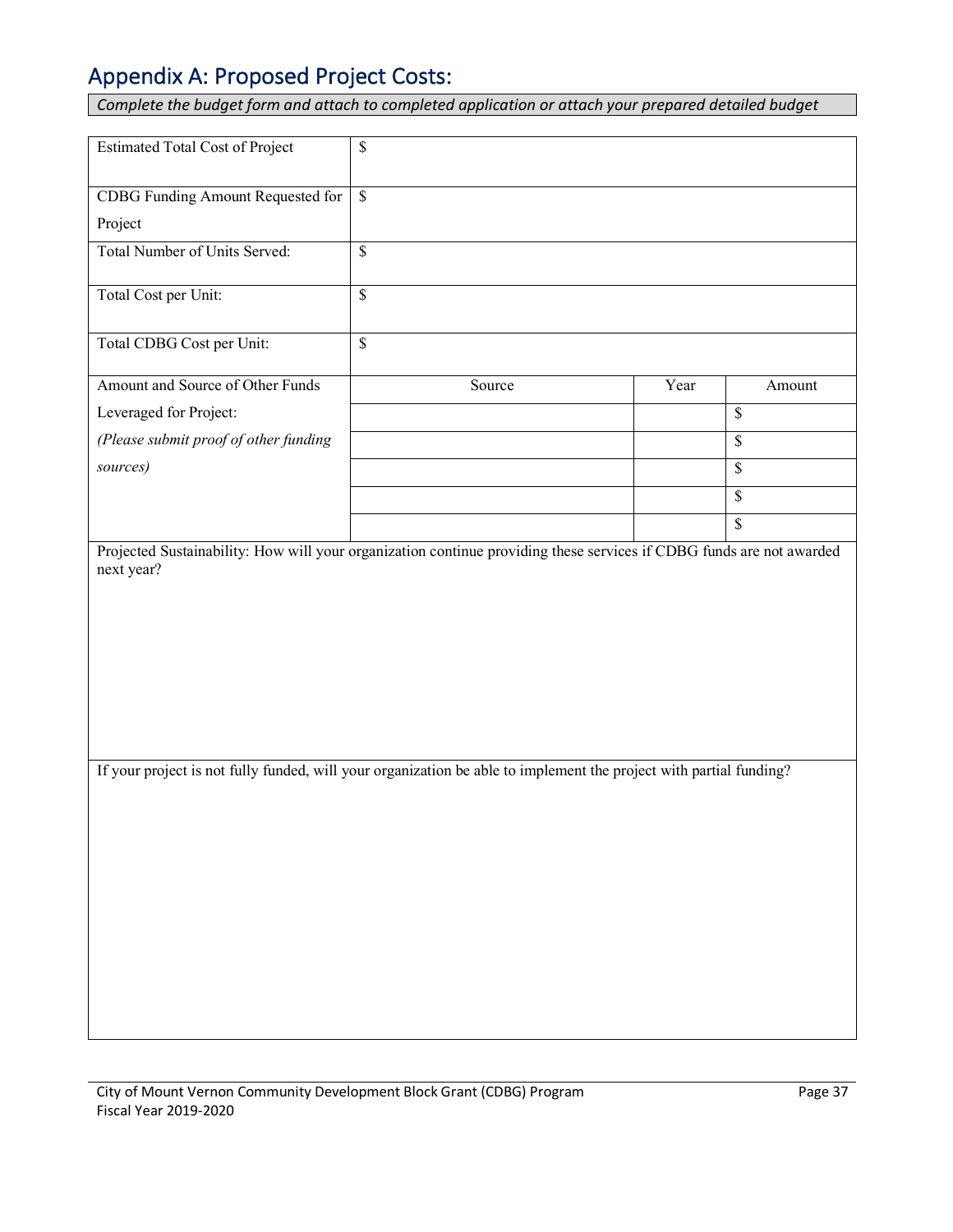### Appendix B: Detailed Budget

Complete the budget form and attach to completed application or attach your prepared detailed budget

| Specific Cost<br>Item/Description | <b>CDBG Amount</b><br>Requested | <b>Other Sources of Funds</b> | Amount of<br><b>Other Funds</b> | <b>Total Amount</b><br>$CDBG + Other$<br>Sources |
|-----------------------------------|---------------------------------|-------------------------------|---------------------------------|--------------------------------------------------|
|                                   | $\overline{\xi}$                |                               | $\overline{\boldsymbol{\zeta}}$ | \$                                               |
|                                   |                                 |                               |                                 |                                                  |
|                                   |                                 |                               |                                 |                                                  |
|                                   |                                 |                               |                                 |                                                  |
|                                   |                                 |                               |                                 |                                                  |
|                                   |                                 |                               |                                 |                                                  |
|                                   |                                 |                               |                                 |                                                  |
|                                   |                                 |                               |                                 |                                                  |
|                                   |                                 |                               |                                 |                                                  |
|                                   |                                 |                               |                                 |                                                  |
|                                   |                                 |                               |                                 |                                                  |
|                                   |                                 |                               |                                 |                                                  |
|                                   |                                 |                               |                                 |                                                  |
|                                   |                                 |                               |                                 |                                                  |
|                                   |                                 |                               |                                 |                                                  |
|                                   |                                 |                               |                                 |                                                  |
|                                   |                                 |                               |                                 |                                                  |
|                                   |                                 |                               |                                 |                                                  |
|                                   |                                 |                               |                                 |                                                  |
|                                   |                                 |                               |                                 |                                                  |
|                                   |                                 |                               |                                 |                                                  |
|                                   |                                 |                               |                                 |                                                  |
|                                   |                                 |                               |                                 |                                                  |
|                                   |                                 |                               |                                 |                                                  |
| Total                             | $\overline{\mathcal{S}}$        |                               | $\overline{\mathcal{L}}$        | \$                                               |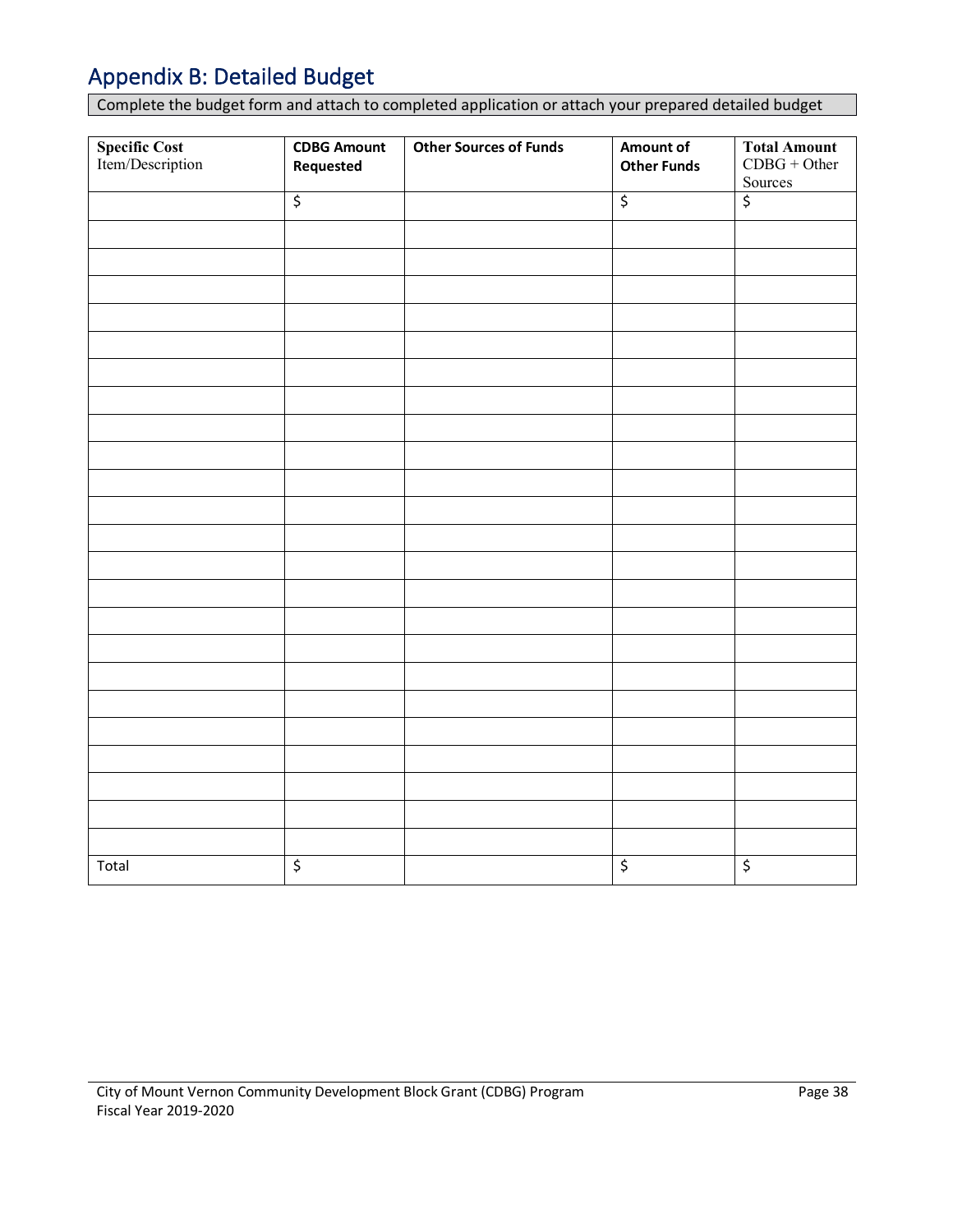#### Required Certifications for CDBG Public Services Activities Application

Signature of Agency Representative with Binding Authority below certifies the following statements:

- Organization will comply with federal requirements to be observed by organizations being funded with CDBG funds. All requirements are described in 24 CFR 570 (CDBG entitlement grants).
- Authorized official certifies that this CDBG application package has been reviewed and all information provided in this application and attachments are true and correct.
- Sufficient funds are available from non-CDBG sources to complete the project, as described, if CDBG funds are allocated to the applicant.

| Signature of Applicant | Date |
|------------------------|------|
|                        |      |
| <b>Printed Name</b>    |      |
|                        |      |
|                        |      |
| Title                  |      |
|                        |      |
| Organization           |      |
|                        |      |
|                        |      |